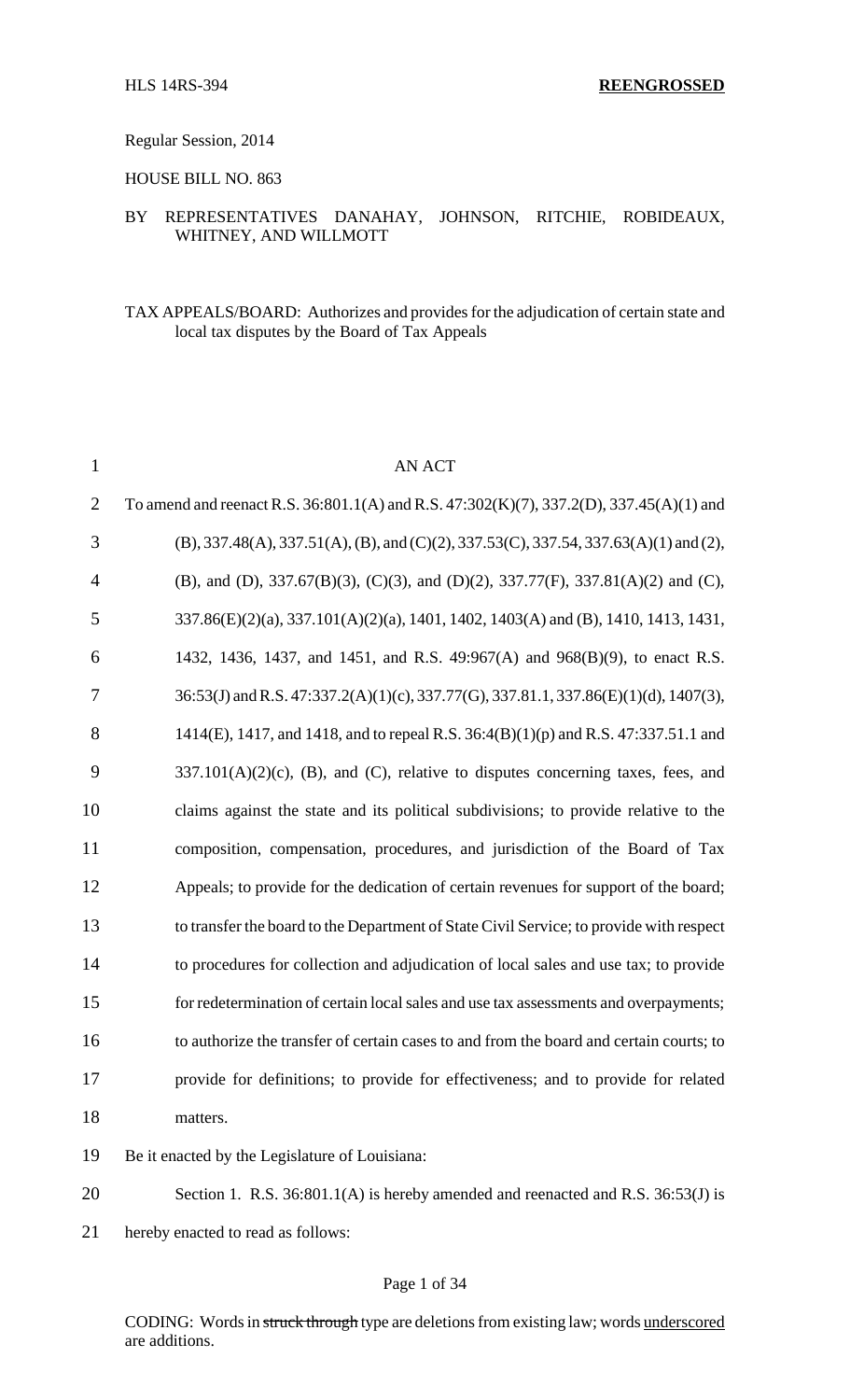| $\mathbf{1}$   | §53. Transfer of boards, commissions, departments, and agencies to Department of                       |
|----------------|--------------------------------------------------------------------------------------------------------|
| $\overline{2}$ | <b>State Civil Service</b>                                                                             |
| 3              | $\ast$<br>*<br>$\ast$                                                                                  |
| $\overline{4}$ | <u>J. The Board of Tax Appeals is placed within the Department of State Civil</u>                      |
| 5              | Service as an independent agency and shall exercise its powers, duties, functions,                     |
| 6              | and responsibilities in the manner provided for agencies transferred in accordance                     |
| 7              | with the provisions of R.S. 36:801.1. The State Civil Service Commission, the                          |
| 8              | Department of State Civil Service, and its director shall in no way interfere with,                    |
| 9              | review, or change the decisions or operations of the agency so placed. There shall                     |
| 10             | be a Local Tax Division of the Board of Tax Appeals.                                                   |
| 11             | $\ast$<br>∗<br>*                                                                                       |
| 12             | §801.1. Transfer; retention of all functions                                                           |
| 13             | A. The agencies transferred by the provisions of R.S. $36:4(B)(1)(dd)$ , $(B)$                         |
| 14             | and (18) and (D), 4.1(C) and (G), 53(H) and (J), 209(R), 259(J), 409(N), 509(O),                       |
| 15             | $651(D)$ , and $725(A)$ shall continue to be comprised and selected as provided by law.                |
| 16             | ∗<br>*<br>∗                                                                                            |
| 17             | Section 2. R.S. $47:302(K)(7)$ , $337.2(D)$ , $337.45(A)(1)$ and (B), $337.48(A)$ ,                    |
| 18             | 337.51(A), (B), and (C)(2), 337.53(C), 337.54, 337.63(A)(1) and (2), (B), and (D),                     |
| 19             | 337.67(B)(3), (C)(3), and (D)(2), 337.77(F), 337.81(A)(2) and (C), 337.86(E)(2)(a),                    |
| 20             | 337.101(A)(2)(a), 1401, 1402, 1403(A) and (B), 1410, 1413, 1431, 1432, 1436, 1437, and                 |
| 21             | 1451 are hereby amended and reenacted and R.S. 47:337.2(A)(1)(c), 337.77(G), 337.81.1,                 |
| 22             | $337.86(E)(1)(d)$ , $1407(3)$ , $1414(E)$ , $1417$ , and $1418$ are hereby enacted to read as follows: |
| 23             | §302. Imposition of tax                                                                                |
| 24             | $\ast$<br>$\ast$<br>$\ast$                                                                             |
| 25             | K. An additional tax shall be levied as follows:                                                       |
| 26             | $\ast$<br>$\ast$<br>*                                                                                  |
| 27             | (7) Pursuant From the avails of the tax levied under this Subsection, the                              |
| 28             | amount of one hundred and twenty thousand dollars shall be dedicated to and                            |
| 29             | appropriated for support of the Board of Tax Appeals, Department of State Civil                        |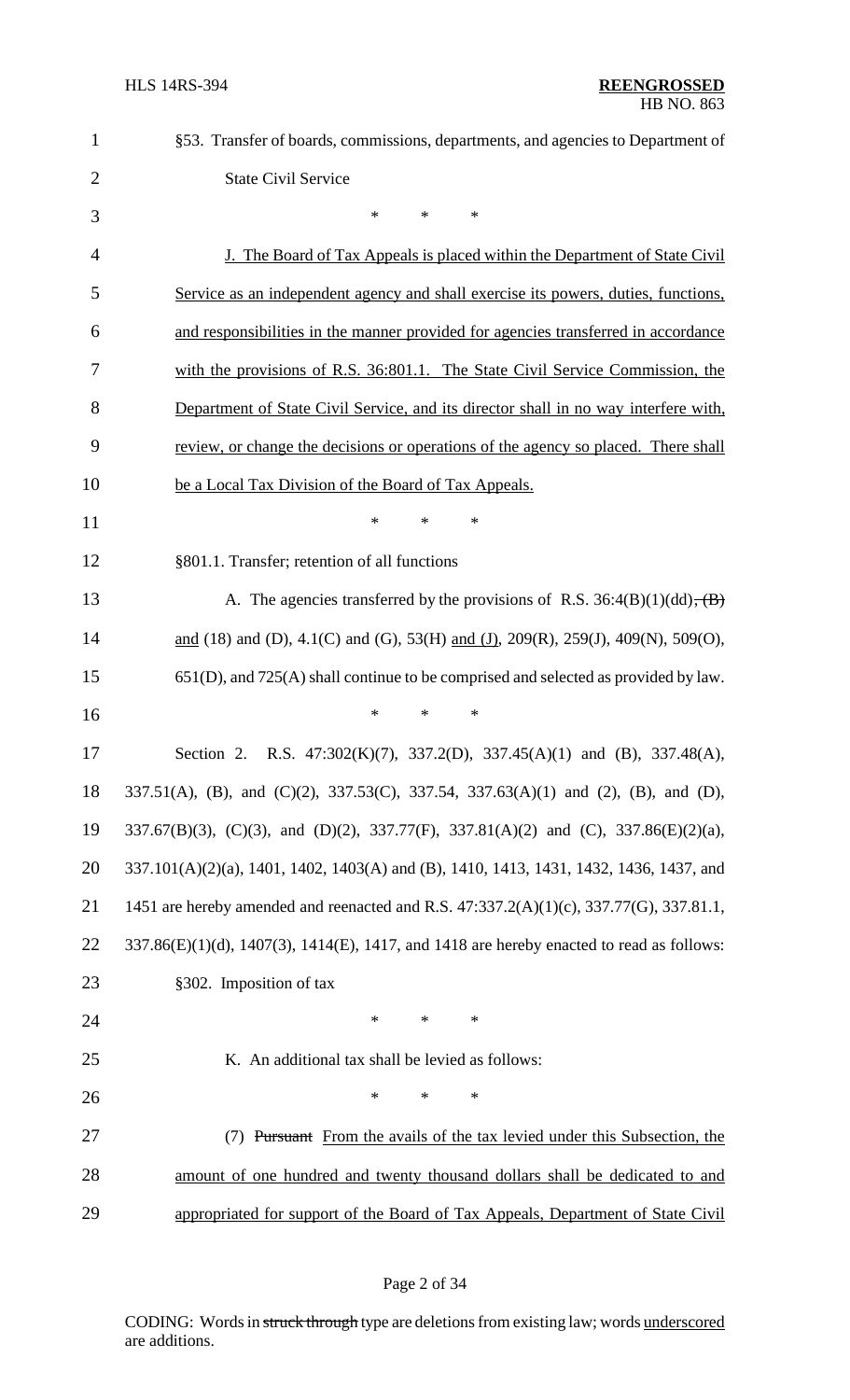| $\mathbf{1}$   | Service. Thereafter, pursuant to an appropriation by the legislature, all remaining       |
|----------------|-------------------------------------------------------------------------------------------|
| $\overline{2}$ | monies shall be distributed from the current collections of the tax by the secretary      |
| 3              | shall distribute the proceeds of the tax to the central local sales and use tax collector |
| $\overline{4}$ | or, if none, the parish governing authority according to population. The central local    |
| 5              | sales and use tax collector or the parish governing authority shall at no charge          |
| 6              | distribute the tax proceeds received from the secretary to each political subdivision     |
| 7              | within the parish which levies a sales and use tax or receives a portion of the           |
| 8              | proceeds of a parishwide sales and use tax levy, in accordance with each such             |
| 9              | political subdivision's pro rata share of local sales and use tax receipts collected on   |
| 10             | all other transactions subject to local sales and use taxes during the most recent state  |
| 11             | fiscal year for which data is available within thirty days of receipt of the proceeds.    |
| 12             | *<br>*<br>*                                                                               |
| 13             | §337.2. Intent; application and interpretation of Chapter                                 |
| 14             | The intention of the legislature in enacting the provisions of this<br>A(1)               |
| 15             | Chapter is as follows:                                                                    |
| 16             | ∗<br>*<br>*                                                                               |
| 17             | To provide, in addition to existing judicial remedies, for an impartial,<br>(c)           |
| 18             | economical, and expeditious forum where a taxpayer may choose to resolve disputes         |
| 19             | arising under sales and use taxes imposed by local taxing authorities before the          |
| 20             | Board of Tax Appeals, an independent quasi judicial agency within the Department          |
| 21             | of State Civil Service; and to provide a uniform remedy for taxpayers appealing           |
| 22             | assessments or denials or inaction on a refund claim, all for the purpose of promoting    |
| 23             | uniformity and consistency in the interpretation and application of law governing         |
| 24             | such taxes.                                                                               |
| 25             | $\ast$<br>$\ast$<br>$\ast$                                                                |
| 26             | However, in the interest of making the assessment, collection,<br>D.                      |
| 27             | administration, and enforcement of state and local sales tax uniform, it is the           |
| 28             | intention of the legislature that both the provisions of this Chapter and the provisions  |
| 29             | of local ordinances which are similar to provisions in Chapters 2, 2-A, 2-B, and 18       |
|                |                                                                                           |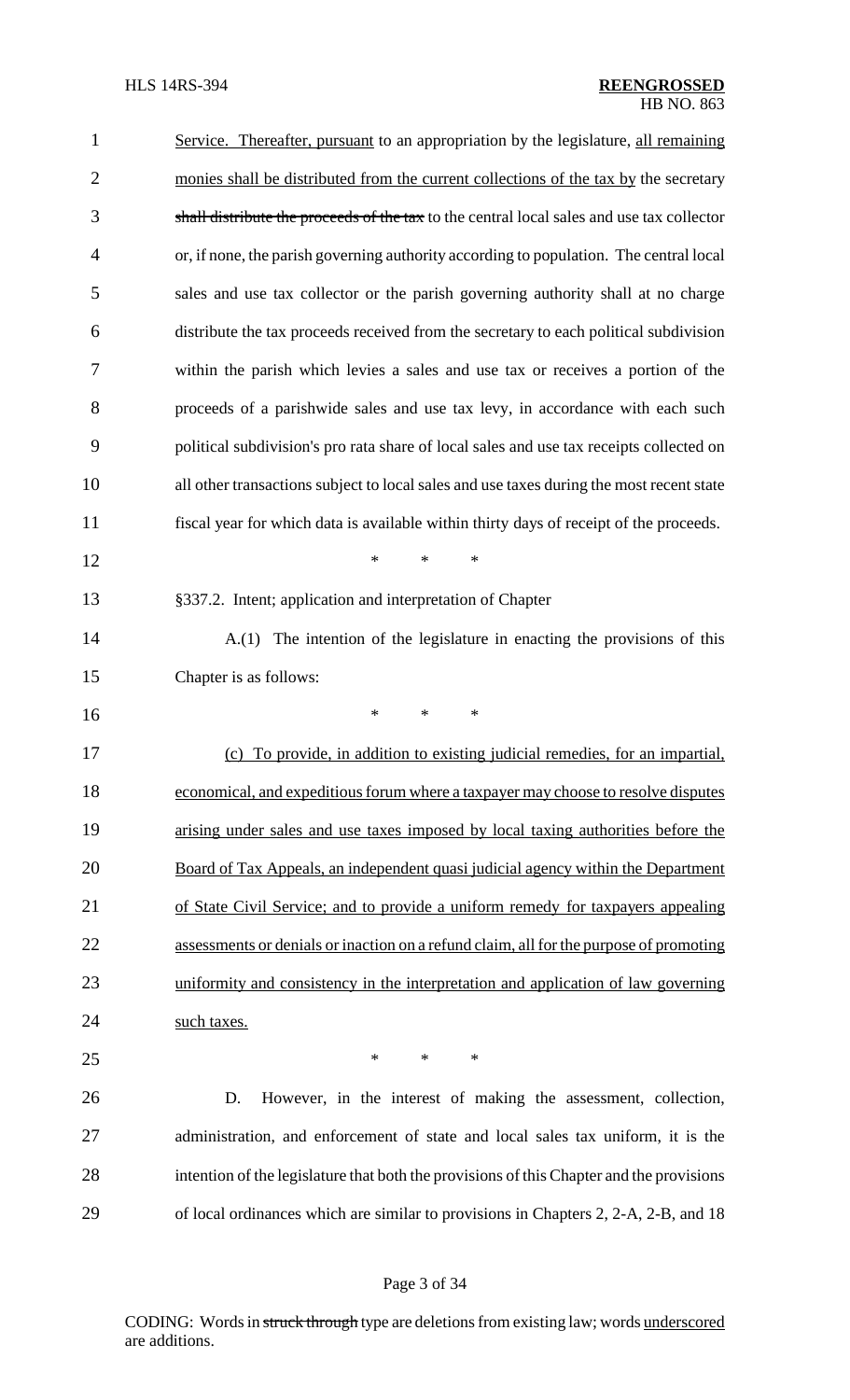| $\mathbf{1}$   | of this Subtitle shall be interpreted by the Board of Tax Appeals and the courts of     |
|----------------|-----------------------------------------------------------------------------------------|
| $\overline{2}$ | this state to have the same meaning and application as the provisions in those          |
| 3              | Chapters.                                                                               |
| $\overline{4}$ | $\ast$<br>*<br>∗                                                                        |
| 5              | §337.45. Alternative remedies for the collection of taxes                               |
| 6              | A. In addition to following any of the special remedies provided in this                |
| 7              | Chapter, the collector may, in his discretion, proceed to enforce the collection of any |
| 8              | taxes due under the local ordinance by means of any of the following alternative        |
| 9              | remedies or procedures:                                                                 |
| 10             | (1) Assessment and distraint, as provided in R.S. 47:337.48 through 337.60;             |
| 11             | provided that a taxpayer may utilize the mandatory arbitration procedure provided       |
| 12             | for in R.S. 47:337.51.1.                                                                |
| 13             | $\ast$<br>$\ast$<br>$\ast$                                                              |
| 14             | B. The collector may choose which of these procedures he will pursue in                 |
| 15             | each case, and the counter-remedies and delays to which the taxpayer will be entitled   |
| 16             | will be only those which are not inconsistent with the proceeding initiated by the      |
| 17             | collector, provided that in every case the taxpayer shall be entitled to proceed under  |
| 18             | R.S. 47:337.63, except (a) after he has filed a petition with the Board of Tax Appeals  |
| 19             | for a redetermination of the assessment, (b) when an assessment for the tax in          |
| 20             | question has become final, or $(b)$ (c) when a suit involving the same tax obligation   |
| 21             | is pending against him; and provided further, that the fact that the collector has      |
| 22             | initiated proceedings under the assessment and distraint procedure will not preclude    |
| 23             | him from thereafter proceeding by summary or ordinary court proceedings for the         |
| 24             | enforcement of the same tax obligation.                                                 |
| 25             | ∗<br>$\ast$<br>*                                                                        |
| 26             | §337.48. Determination and notice of tax due                                            |
| 27             | A.(1) If a taxpayer fails to make and file any return or report required by the         |
| 28             | provisions of the local ordinance and this Chapter, the collector shall determine the   |
| 29             | tax, penalty, and interest due by estimate or otherwise. Having determined the          |
|                |                                                                                         |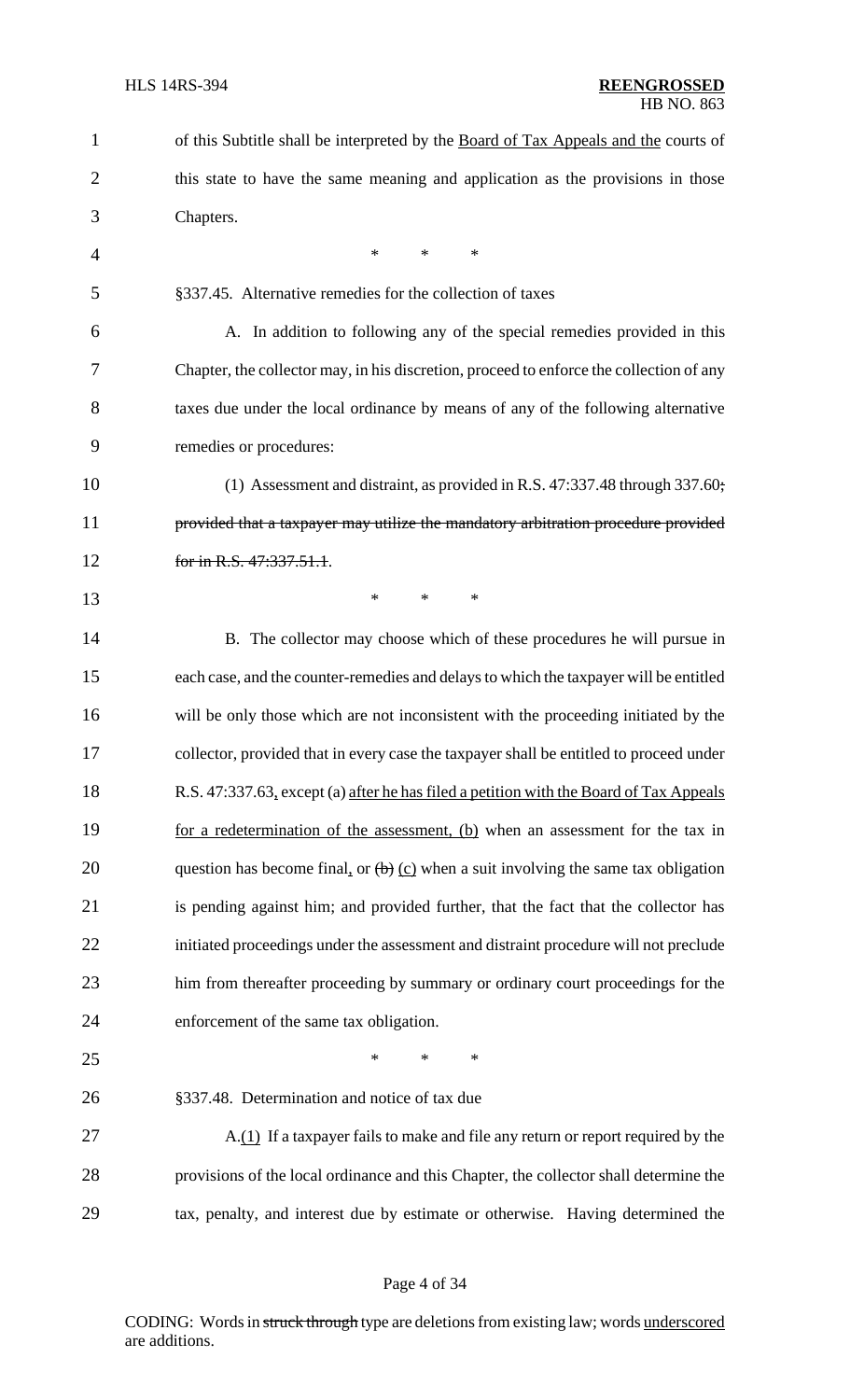| $\mathbf{1}$   | amount of tax, penalty, and interest due, the collector shall send by mail a notice to |
|----------------|----------------------------------------------------------------------------------------|
| 2              | the taxpayer at the address given in the last report filed by him pursuant to the      |
| 3              | provisions of this Chapter, or to any address that may be obtainable from any private  |
| $\overline{4}$ | entity which will provide such address free of charge or from any federal, state, or   |
| $\mathfrak{S}$ | local government entity, including but not limited to the U.S. Postal Service or from  |
| 6              | U.S. Postal Service certified software, setting out his determination and informing    |
| 7              | the person of his purpose to assess the amount so determined against him after         |
| 8              | fifteen calendar days from the date of the notice.                                     |

9 (2) Notwithstanding any other provision of law to the contrary, a notice 10 issued pursuant to Paragraph (1) of this Subsection to a taxpayer or dealer who fails 11 to make and file any required report or return shall not be appealable to the Board of 12 Tax Appeals for redetermination of the notice of tax due issued pursuant to this 13 Section when the notice is solely for the periods and is in the amount stated on the 14 notice transmitted to such taxpayer or dealer pursuant to Paragraph (1) of this 15 Subsection. Nothing in this Paragraph shall prohibit any taxpayer or dealer from 16 proceeding to file suit pursuant R.S. 47:337.63 or 337.64, or any other applicable 17 <u>law.</u>

- 18 \* \* \*
- 

19 §337.51. Notice of assessment and right to appeal or arbitration

 A.(1) Having assessed the amount determined to be due, the collector shall send a notice by certified mail to the taxpayer against whom the assessment is 22 imposed at the address given in the last report filed by said the taxpayer, or to any address obtainable from any private entity which will provide such address free of charge or from any federal, state, or local government entity, including but not limited to the United States Postal Service or from the United States Postal Service certified software. This notice shall inform the taxpayer of the assessment and that 27 he has thirty calendar days from the date of the notice to do any of the following: (a) Pay the amount of the assessment.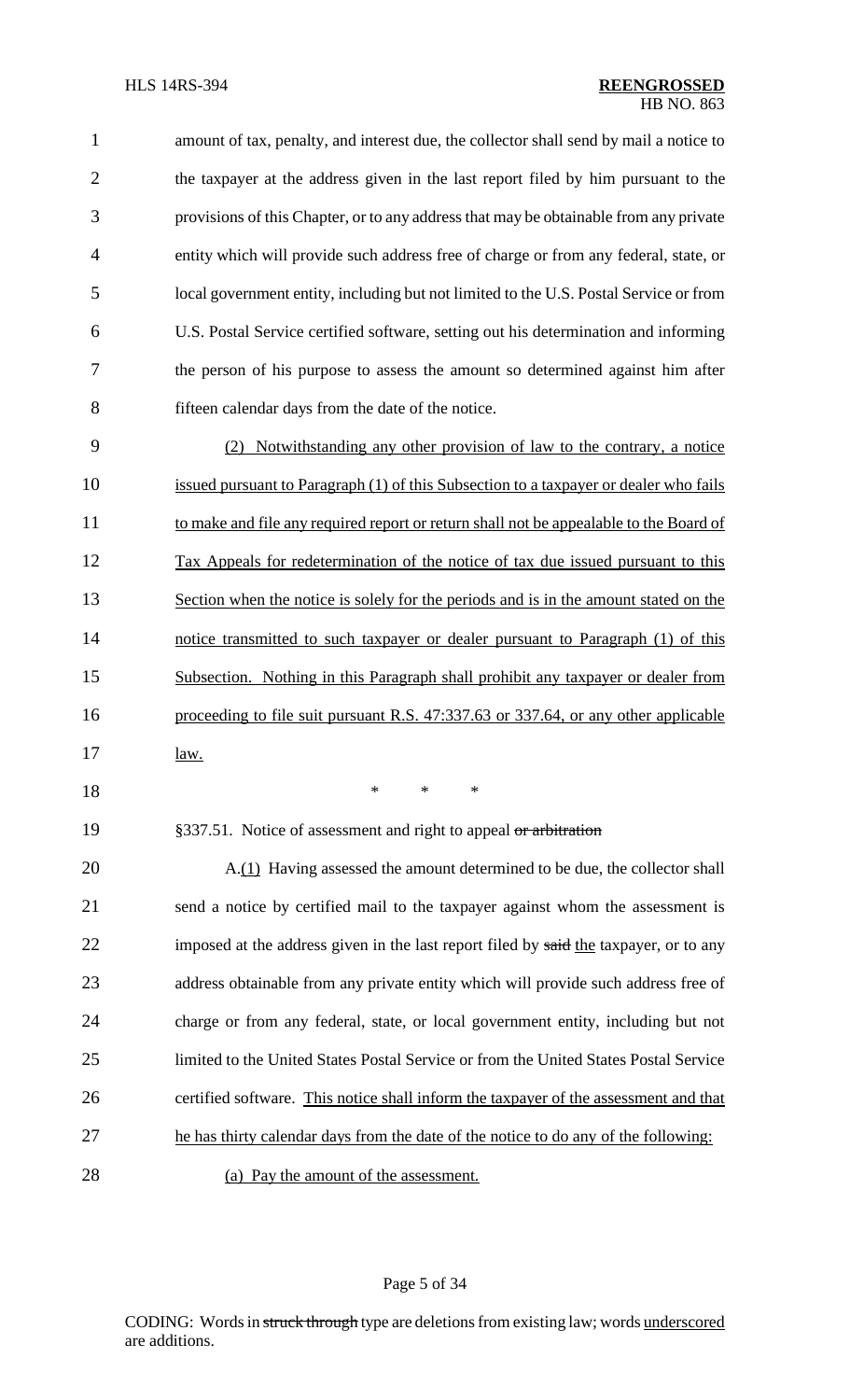|                | HB NO. 863                                                                                |
|----------------|-------------------------------------------------------------------------------------------|
| $\mathbf{1}$   | Appeal to the Board of Tax Appeals for redetermination of the<br>(b)                      |
| $\overline{2}$ | assessment.                                                                               |
| 3              | (c) Pay under protest in accordance with R.S. 47:337.63, and then either file             |
| $\overline{4}$ | suit or file a petition with the Board of Tax Appeals all as provided for in that         |
| 5              | Section.                                                                                  |
| 6              | $(2)$ If no report has been timely filed, the collector shall send a notice by            |
| 7              | certified mail to the taxpayer against whom the assessment is imposed at any address      |
| 8              | obtainable from any private entity which will provide such address free of charge or      |
| 9              | from any federal, state, or local government entity, including but not limited to the     |
| 10             | United States Postal Service or from the United States Postal Service certified           |
| 11             | software. This notice shall inform the taxpayer of the assessment and that he has         |
| 12             | thirty calendar days from the date of the notice to $(a)$ pay the amount of the           |
| 13             | assessment; (b) request mandatory arbitration pursuant to R.S. $47:337.51.1$ or; (c)      |
| 14             | pay do either of the following:                                                           |
| 15             | (a) Pay the amount of the assessment.                                                     |
| 16             | (b) Pay under protest in accordance with R.S. 47:337.63 and then either file              |
| 17             | suit <u>or file a petition with the Board of Tax Appeals, all</u> as provided for in that |
| 18             | Section or request mandatory arbitration pursuant to R.S. 47:337.51.1.                    |
| 19             | (3) If the taxpayer has not paid under protest in accordance with the                     |
| 20             | provisions of R.S. 47:337.63, or pursued an alternative remedy in accordance with         |
| 21             | R.S. 47:337.64, or filed an appeal with the Board of Tax Appeals within the thirty-       |
| 22             | day period provided for in Paragraph (1) of this Subsection, the assessment shall be      |
| 23             | final and shall be collectible by distraint and sale as provided in this Part. If an      |
| 24             | appeal for a redetermination of the assessment has been timely and properly filed,        |

25 the assessment shall not be collectible by distraint and sale until such time as the 26 assessment has been redetermined or affirmed by the Board of Tax Appeals or the 27 court which last reviews the matter.

Page 6 of 34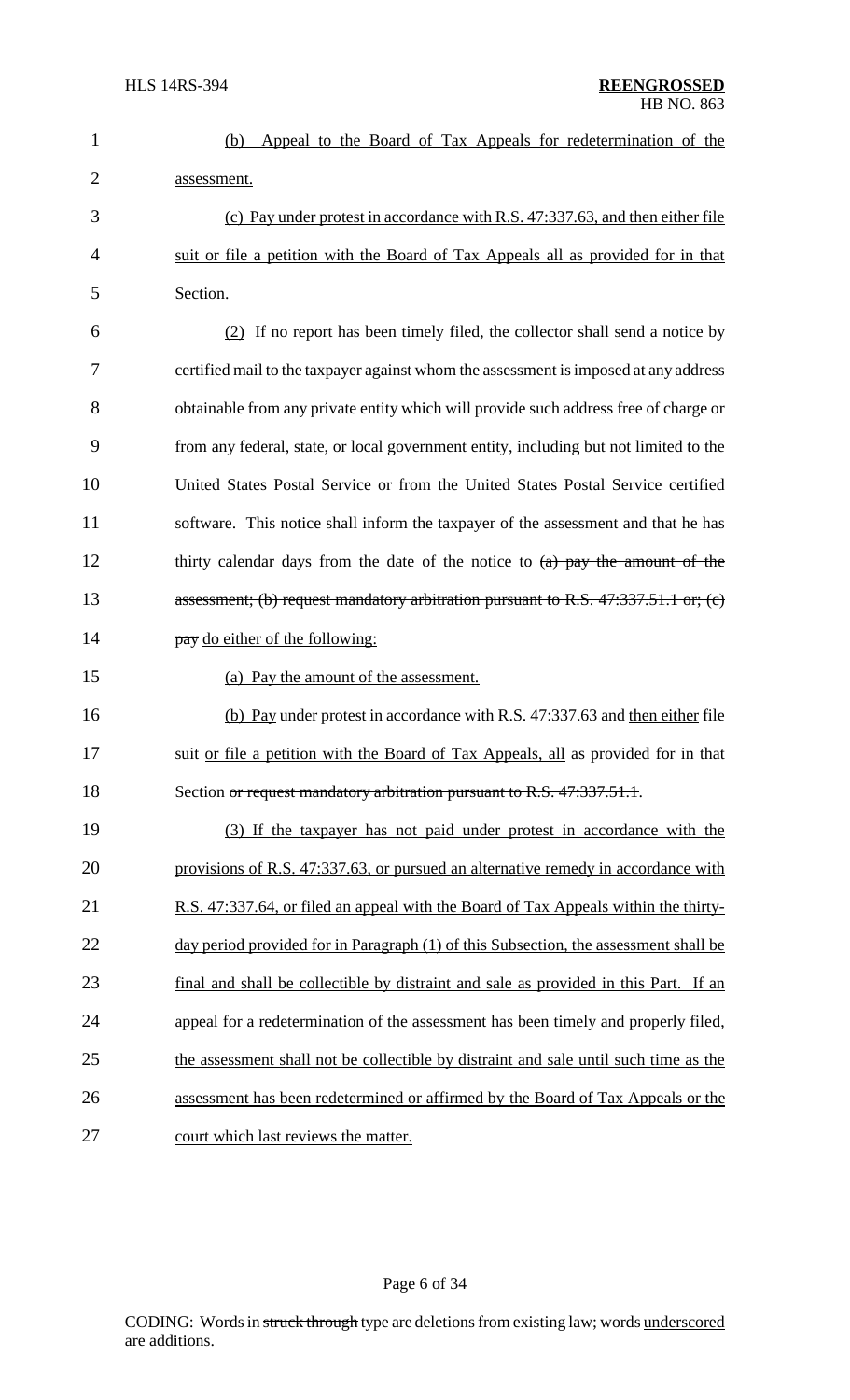| $\mathbf{1}$   | B. If any dealer shall be aggrieved by disputes any findings or assessment                 |
|----------------|--------------------------------------------------------------------------------------------|
| $\overline{2}$ | of the collector, he may, within thirty days of the receipt of notice of the assessment    |
| 3              | or finding, do any of the following:                                                       |
| $\overline{4}$ | $(1)(a)$ File an appeal from the decision of the collector directed to any state,          |
| 5              | city, or federal court of competent jurisdiction the Board of Tax Appeals.                 |
| 6              | (b) Pay under protest in accordance with R.S. 47:337.63, and either file suit              |
| 7              | as provided for in that Section, or make a written request for mandatory arbitration       |
| 8              | pursuant to R.S. 47:337.51.1 file a petition with the Board of Tax Appeals as              |
| 9              | provided in that Section.                                                                  |
| 10             | (c) Mail a written request for mandatory arbitration pursuant to R.S.                      |
| 11             | 47:337.51.1 without payment under protest.                                                 |
| 12             | (2) This Section shall afford a legal remedy and right of action in the Board              |
| 13             | of Tax Appeals, or in any state, city, or federal court having jurisdiction of the parties |
| 14             | and subject matter for a full and complete adjudication of any and all questions           |
| 15             | arising in the enforcement of the local ordinance and this Chapter as to the legality      |
| 16             | of any tax accrued or accruing or the method of enforcement thereof. If an appeal          |
| 17             | for a redetermination of the assessment has been timely and properly filed with the        |
| 18             | Board of Tax Appeals pursuant to Subparagraph (1)(a) of this Subsection, the               |
| 19             | assessment shall not be collectible by distraint and sale until the assessment has been    |
| 20             | redetermined or affirmed by the Board of Tax Appeals or the court which last               |
| 21             | reviews the matter.                                                                        |
| 22             | (3) A notice of tax due issued pursuant to the provisions of R.S. 47:337.48                |
| 23             | shall not constitute a finding for purposes of this Subsection.                            |
| 24             | C.                                                                                         |
| 25             | $\ast$<br>$\ast$<br>∗                                                                      |
| 26             | (2) The determination of an error of fact or of law under this Subsection shall            |
| 27             | be solely that of the collector, and no action against the collector with respect to the   |
| 28             | determination shall be brought in any court, including the Board of Tax Appeals, and       |
| 29             | no court shall have jurisdiction of any such action, it being the intent of this           |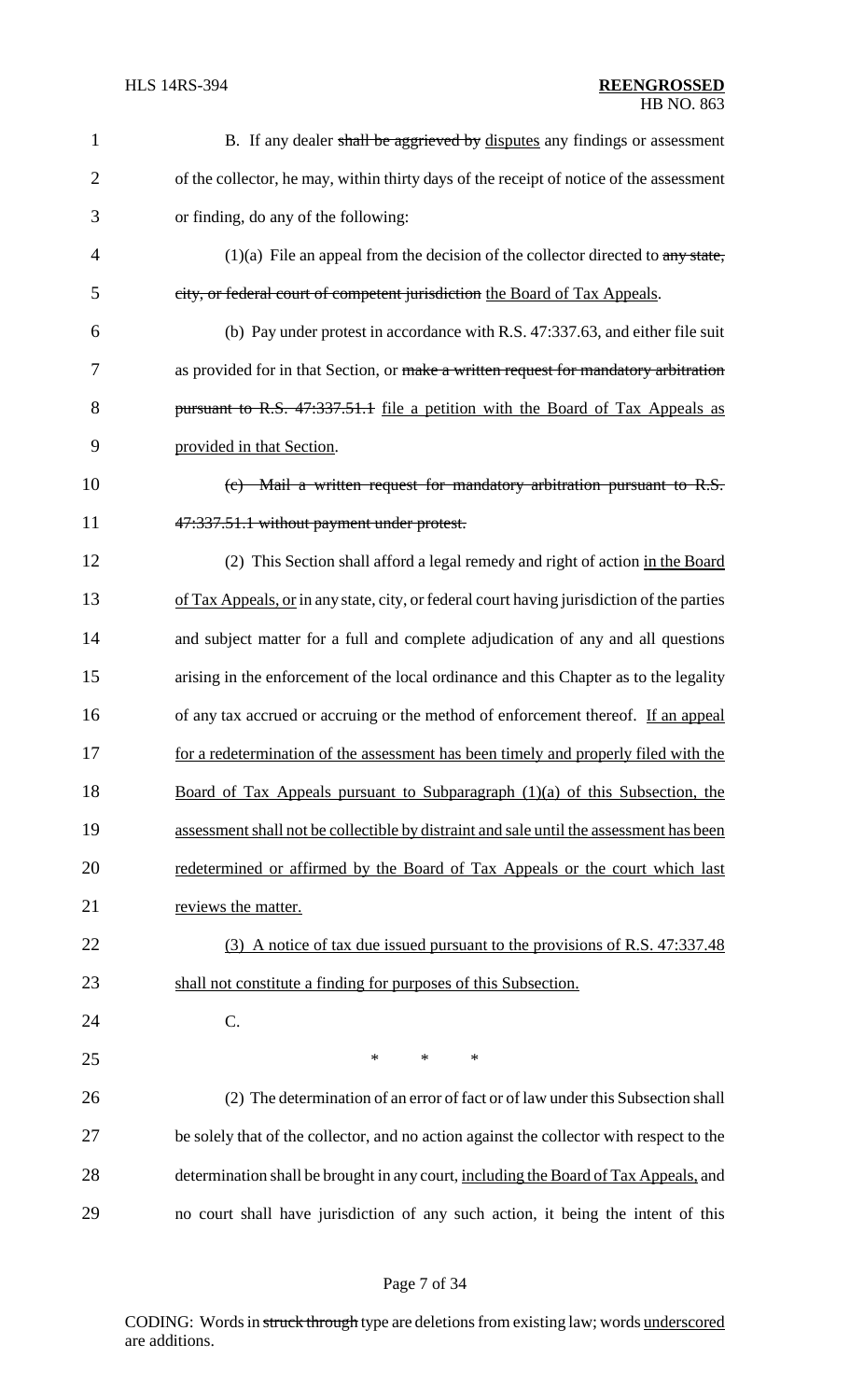| $\mathbf{1}$   | Subsection only to permit the collector to correct manifest errors of fact or in the  |
|----------------|---------------------------------------------------------------------------------------|
| $\overline{2}$ | application of the law made by the collector in making the assessment; however, all   |
| 3              | reductions of assessments based on such errors, except estimated assessments made     |
| 4              | due to the failure of the taxpayer to file a proper tax return, must be approved and  |
| 5              | signed by the collector. Estimated assessments made due to the failure of the         |
| 6              | taxpayer to file a proper tax return may be corrected by the acceptance of the proper |
| 7              | tax return and must be approved by the collector or his designee.                     |
| 8              | $\ast$<br>$\ast$<br>*                                                                 |
| 9              | §337.53. Assessment and notice when tax is in jeopardy                                |
| 10             | *<br>$\ast$<br>*                                                                      |
| 11             | C. The taxpayer against whom the assessment lies can stay distraint of his            |
| 12             | property, or sale of his property already distrained, as the case may be, only by the |
| 13             | immediate payment of the assessment or by posting with the collector a surety bond    |
| 14             | for twice the amount of such assessment, or of a lower amount acceptable to the       |
| 15             | collector, with such sureties as the collector deems necessary. The taxpayer shall    |
| 16             | have sixty calendar days from the date of payment, or the date of posting bond, to    |
| 17             | appeal to a court of competent jurisdiction the Board of Tax Appeals for a            |
| 18             | redetermination of the assessment. During this period, the collector shall hold any   |
| 19             | payment made in an escrow account. If the taxpayer does not appeal, the collector     |
| 20             | shall immediately credit such payment to tax collections or proceed to collect from   |
| 21             | sureties, if any were given. In the event of an appeal, such payment or demand for    |
| 22             | payment from sureties given shall be held in abeyance pending the redetermination     |
| 23             | or affirmation of the assessment by the Board of Tax Appeals or the court which last  |
| 24             | reviews the matter. Final payment, or collection from sureties, will be for the       |
| 25             | amount of the affirmed or redetermined assessment.                                    |
| 26             | §337.54. Assessment and claims in bankruptcy and receivership                         |
| 27             | Upon the adjudication of bankruptcy of any taxpayer in any bankruptcy                 |
| 28             | proceeding, or the appointment of a receiver for any taxpayer in a receivership       |
| 29             | proceeding, before any court of this state or of the United States, the collector may |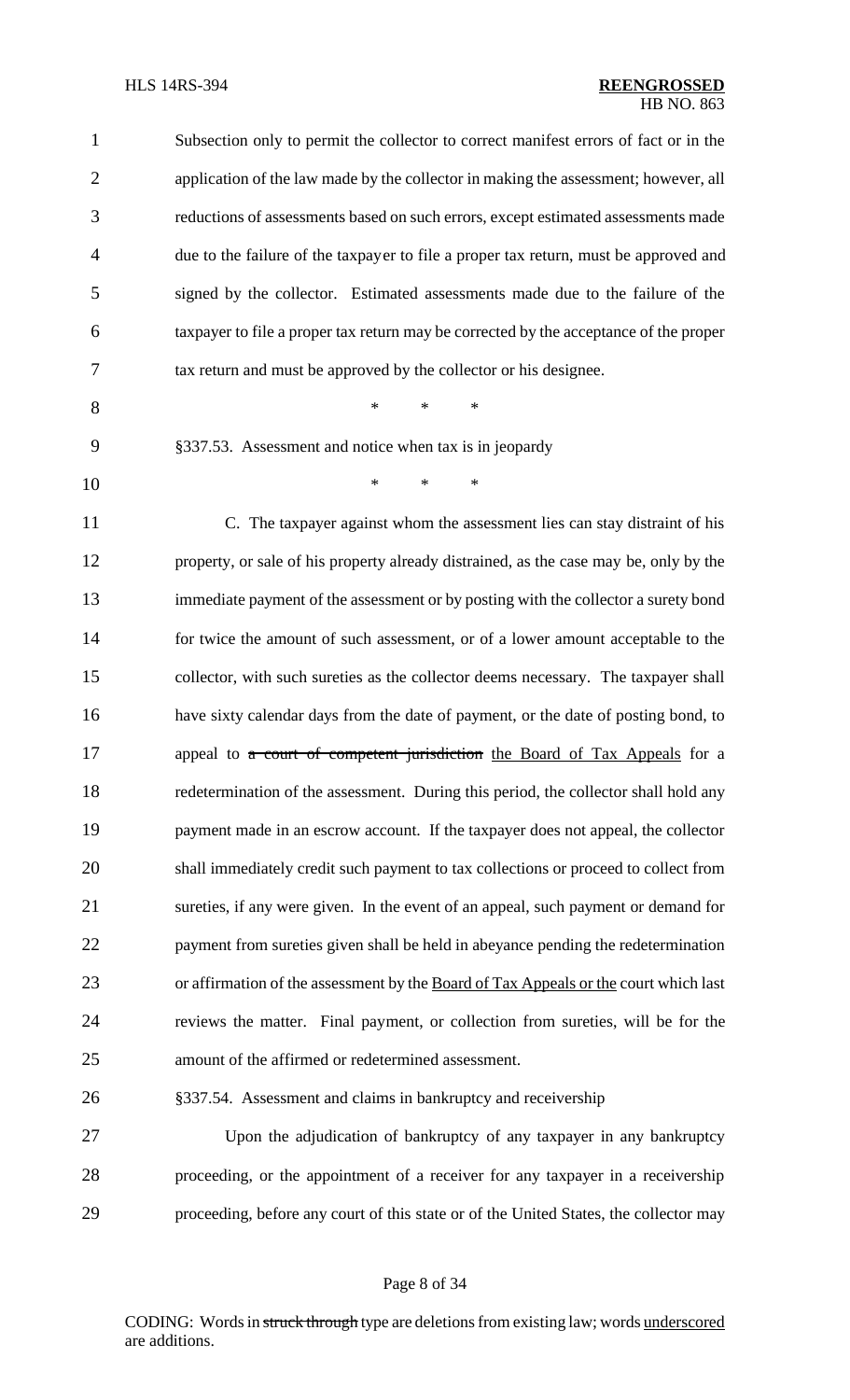immediately make a determination from any available information or by estimate or otherwise, of the amount of tax, penalty and interest the taxpayer is liable to pay and 3 immediately assess said this amount, and by a writing to be retained as a part of his official records indicate that such assessment has been made. Such assessment may be made whenever a tax becomes due under the provisions of this Chapter, regardless of whether it is then payable or not. Claims for such assessments, and additional interest and attorney fees thereon, shall be presented for adjudication in accordance with law to the court before which the bankruptcy or receivership proceeding is pending despite the pendency of delays before assessment provided in R.S. 47:337.48 through 337.51, or the pendency of an appeal to the collector, the Board of Tax Appeals, or the courts for a redetermination. However, no petition for the redetermination of an assessment shall be filed with the collector, the Board of Tax Appeals, or the courts after an adjudication of bankruptcy or the appointment of 14 a receiver, unless the petition is accompanied by a certified copy of an order of the court before which the bankruptcy or receivership proceedings is pending, authorizing the trustee or receiver to prosecute such appeal.

\* \* \*

§337.63. Remittance of tax under protest; suits to recover

 A.(1)(a) Any taxpayer protesting the payment of any amount found due by the collector or the enforcement of any provision of law in relation thereto shall remit to the collector the amount due and at that time shall give notice of intention 22 to file suit for the recovery of such tax or shall remit to the collector the amount due, 23 and make a written request for mandatory arbitration pursuant to R.S. 47:337.51.1 24 at that time give notice of intention to file a petition with the Board of Tax Appeals, as provided in this Section.

 (b) In the case of sales or use taxes that are required to be collected and remitted by a selling dealer as provided for in R.S. 47:337.17, the purchaser, in order to avail himself of the alternative remedy provided by this Section, shall remit protested sales or use tax to the selling dealer, and shall retain copies of

#### Page 9 of 34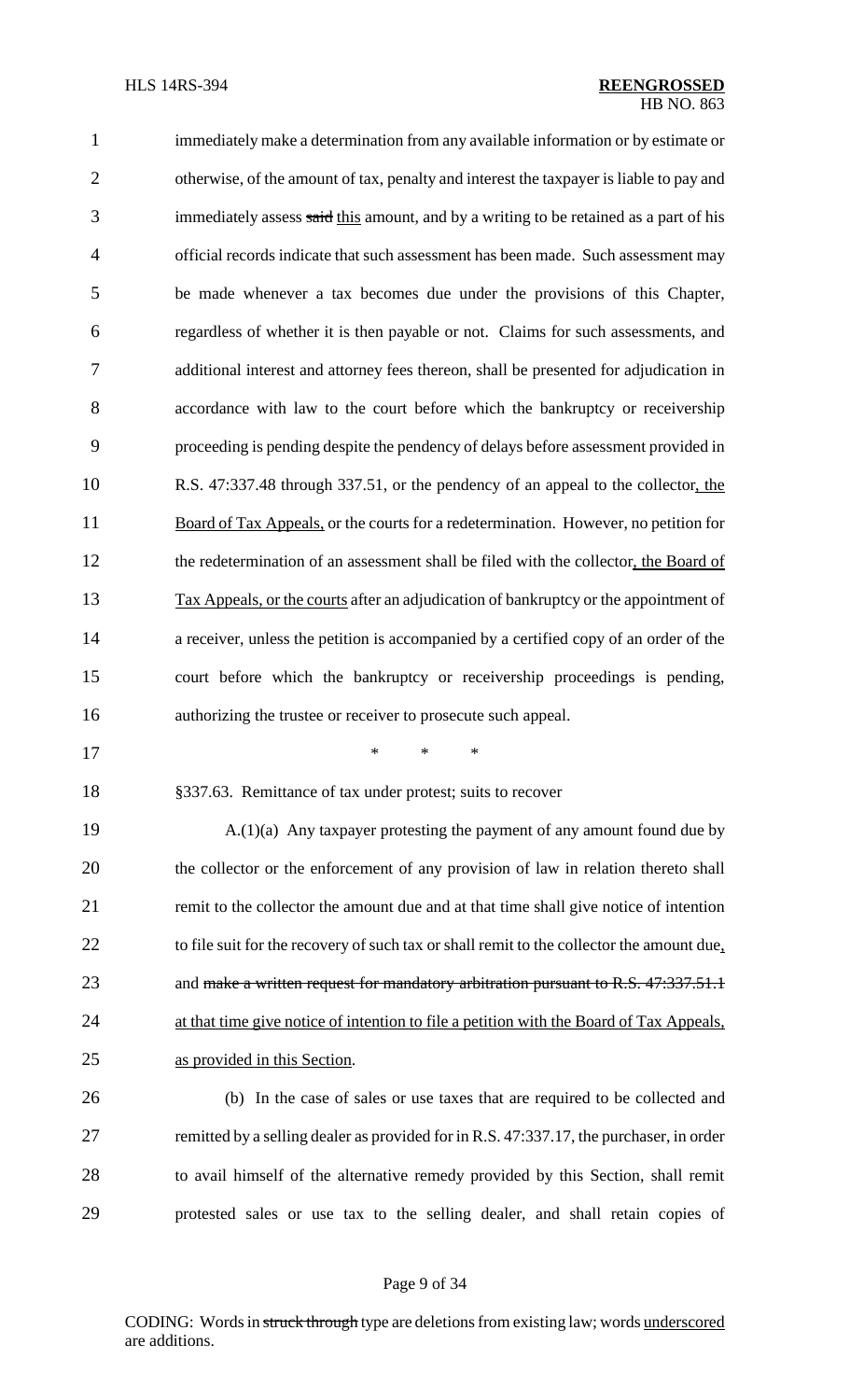documentation evidencing the amount of the sales or use tax paid to the dealer on the 2 transactions. On or before the twentieth day of the month following the month of the transactions on which the selling dealer charged the tax, the purchaser shall inform the collector by certified mail or other reasonable means of the dates and amounts of the protested taxes that were charged by the selling dealer, and shall give notice 6 of the purchaser's intention to file suit for recovery of the tax or to make a written 7 request for mandatory arbitration pursuant to R.S. 47:337.51.1 file a petition for recovery of the tax with the Board of Tax Appeals, as provided by law.

9 (2) Upon receipt of this notice, the amount remitted to the collector or the 10 amount of protested taxes that have been paid to the selling dealer shall be placed in 11 an escrow account and held by the collector or his duly authorized representative for 12 a period of thirty days. If suit is filed for recovery of the tax or a written request for 13 mandatory arbitration is mailed as provided for in R.S. 47:337.51.1 petition is filed 14 with the Board of Tax Appeals for recovery of the tax, within the thirty-day period, 15 the funds in the escrow account shall be further held pending the outcome of the suit 16 or the arbitration proceeding petition with the Board of Tax Appeals or appeal 17 therefrom.

18 \* \* \*

19 B. This Section shall afford a legal remedy and right of action in the Board 20 of Tax Appeals as provided in this Section, or in any state court having jurisdiction of the parties and subject matter, for a full and complete adjudication of any and all questions arising in the enforcement of the sales and use tax of a taxing authority as to the legality of any tax accrued or accruing or the method of enforcement thereof. In such action, service of process upon the collector shall be sufficient service, and he shall be the sole necessary and proper party defendant in any such suit.

27 D. Upon request of a taxpayer and upon proper showing by such taxpayer 28 that the principle of law involved in an additional assessment is already pending 29 before the courts for judicial determination or before an arbitration panel as provided

26  $*$  \* \* \*

#### Page 10 of 34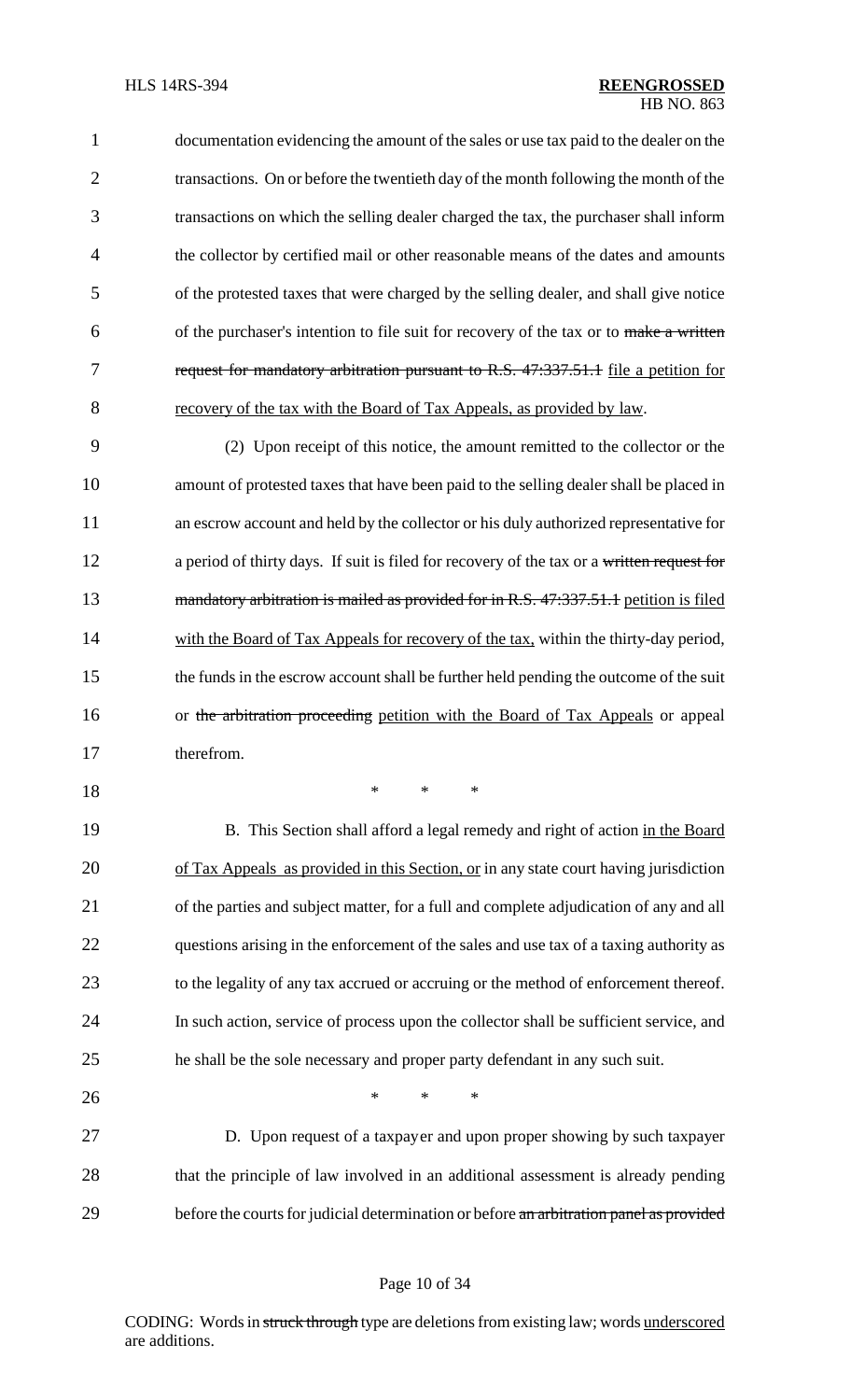| $\mathbf{1}$   | for in R.S. 47:337.51 the Board of Tax Appeals, the taxpayer, upon agreement to        |
|----------------|----------------------------------------------------------------------------------------|
| $\overline{2}$ | abide by the decision of the courts, an arbitration panel the Board of Tax Appeals,    |
| 3              | or by a final judgment of a court upon a timely appeal of a decision of an arbitration |
| $\overline{4}$ | panel the Board of Tax Appeals, may remit the additional assessment under protest,     |
| 5              | but need not file an additional suit or make another mandatory arbitration request     |
| 6              | petition. In such cases, the tax so paid under protest shall be placed in an escrow    |
| 7              | account and held by the collector until the question of law involved has been          |
| 8              | determined by the courts, an arbitration panel the Board of Tax Appeals, or by a final |
| 9              | judgment of a court upon a timely appeal of a decision of an arbitration panel the     |
| 10             | Board of Tax Appeals, and shall then be disposed of as therein provided.               |
| 11             | $\ast$<br>$\ast$<br>*                                                                  |
| 12             | §337.67. Suspension and interruption of prescription                                   |
| 13             | $\ast$<br>*<br>*                                                                       |
| 14             | B. The prescriptive period running against any such sales and use tax shall            |
| 15             | be interrupted by any of the following:                                                |
| 16             | *<br>*<br>$\ast$                                                                       |
| 17             | (3) The filing of any pleading, either by the collector or the taxpayer, with          |
| 18             | the Board of Tax Appeals or with any state or federal court.                           |
| 19             | *<br>$\ast$<br>∗                                                                       |
| 20             | The running of such prescriptive period may also be suspended as<br>C.                 |
| 21             | follows:                                                                               |
| 22             | $\ast$<br>$*$<br>$\ast$                                                                |
| 23             | (3) By use of the mandatory arbitration procedure provided for in R.S.                 |
| 24             | 47:337.51.1. the filing of a claim for refund as to the period for which a refund is   |
| 25             | requested, which shall also suspend prescription for the same period for the collector |
| 26             | to determine whether the taxpayer owes any other liability for the same type of tax    |
| 27             | under the provisions of R.S. 47:337.78.                                                |
| 28             | D.                                                                                     |
| 29             | *<br>*<br>∗                                                                            |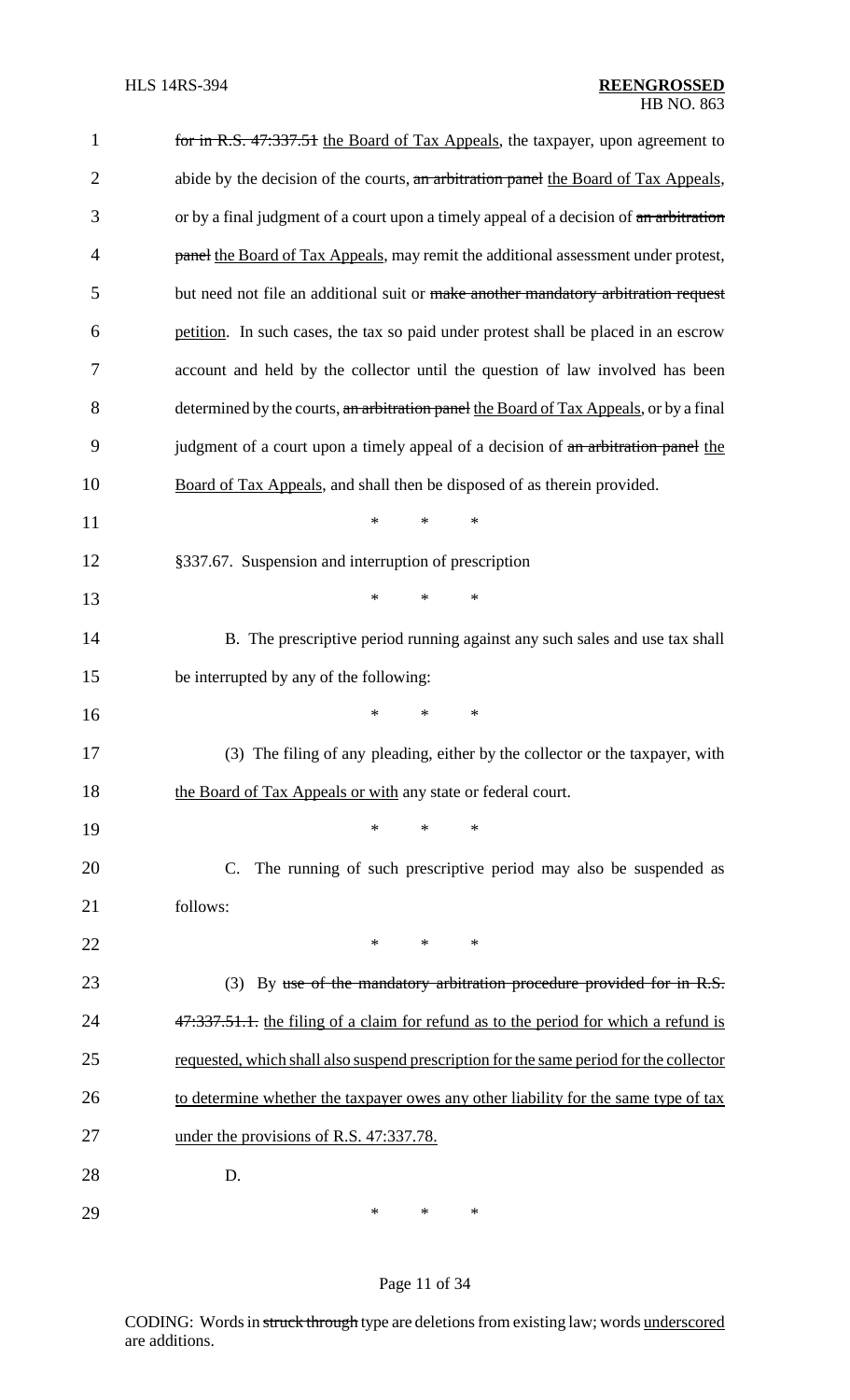| $\mathbf{1}$   | (2) However, if a taxpayer who does not file a tax return required to be filed           |
|----------------|------------------------------------------------------------------------------------------|
| $\overline{2}$ | by this Chapter later becomes responsible for the filing of such return due to a         |
| 3              | decision of the Board of Tax Appeals which has become final, or due to a final court     |
| $\overline{4}$ | decision rendering which renders a transaction or other activity as taxable, and the     |
| 5              | laws, regulations, or jurisprudence of this state previously classified that transaction |
| 6              | or other activity as nontaxable, this provision shall not apply and prescription shall   |
| 7              | run as if the taxpayer had timely filed the return.                                      |
| 8              | *<br>$\ast$<br>$\ast$                                                                    |
| 9              | §337.77. Refunds of overpayments authorized                                              |
| 10             | $\ast$<br>$\ast$<br>$\ast$                                                               |
| 11             | F. This Section shall not be construed to authorize any refund of tax overpaid           |
| 12             | through a mistake of law arising from the misinterpretation by the collector of the      |
| 13             | provisions of any law or of any rules and regulations. In the event a taxpayer           |
| 14             | believes that the collector has misinterpreted the law or rules and regulations          |
| 15             | contrary therewith, his remedy is by payment under protest and suit to recover or        |
| 16             | petition to the Board of Tax Appeals, as provided by law.                                |
| 17             | <u>G. A claim for a refund or credit in a properly addressed envelope with</u>           |
| 18             | sufficient postage delivered by the United States Postal Service is deemed filed by      |
| 19             | the taxpayer and received by the collector on the date postmarked by the United          |
| 20             | States Postal Service. Additionally, a claim for refund or credit is deemed filed by     |
| 21             | the taxpayer and received by the collector through any means provided for by any         |
| 22             | regulation promulgated pursuant to R.S. 47:337.97 through 337.100.                       |
| 23             | $\ast$<br>$\ast$<br>$\ast$                                                               |
| 24             | §337.81. Appeals from the collector's disallowance of refund claim                       |
| 25             | A.                                                                                       |
| 26             | $\ast$<br>$\ast$<br>$\ast$                                                               |
| 27             | (2) The taxpayer may appeal a denial of a claim for refund to $\alpha$ court of          |
| 28             | competent jurisdiction or mail a written request for mandatory arbitration pursuant      |
| 29             | to R.S. 47:337.51.1 the Board of Tax Appeals, as provided by law. No appeal may          |

# Page 12 of 34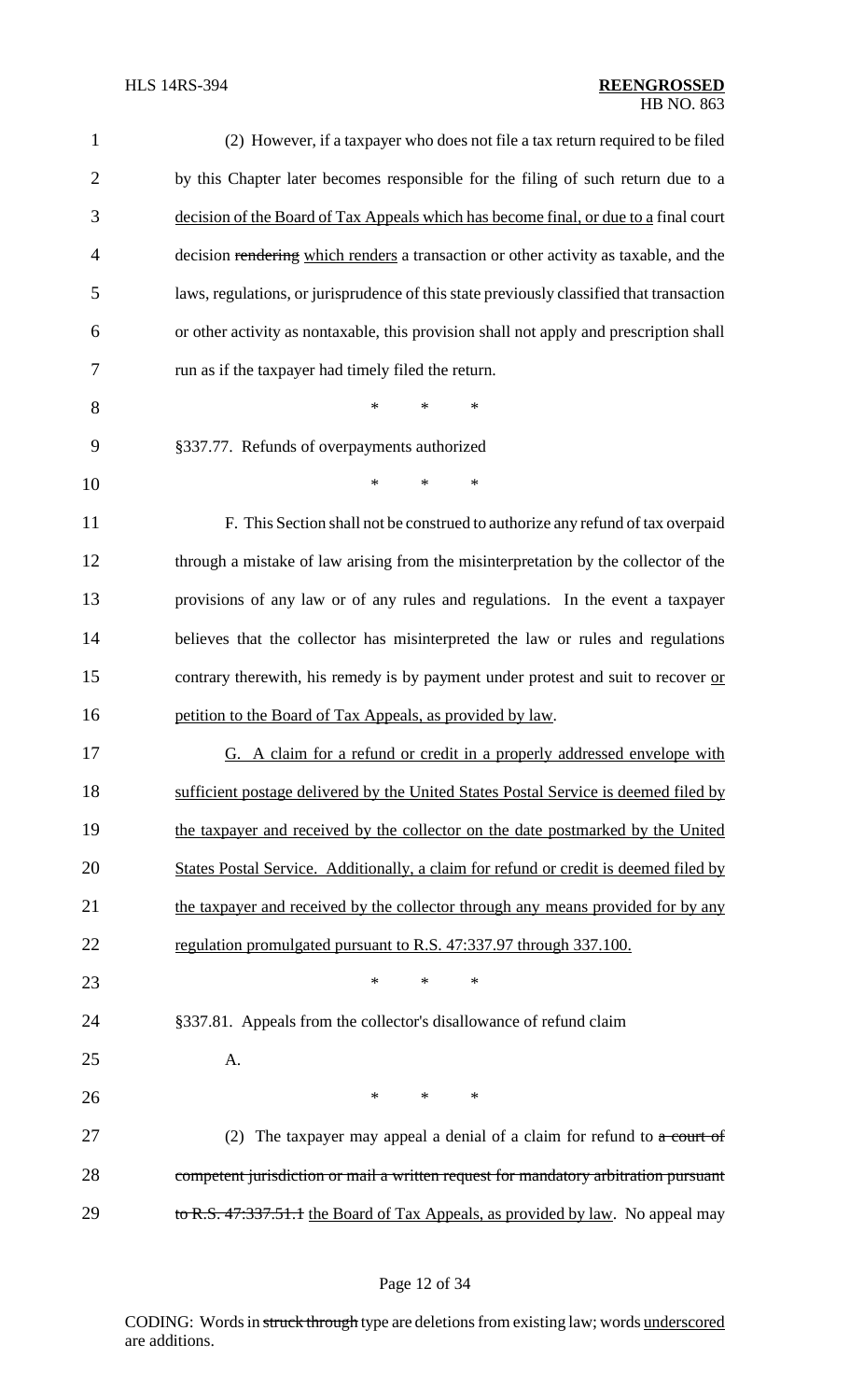| $\mathbf{1}$   | be filed or request for arbitration made before the expiration of one year from the       |
|----------------|-------------------------------------------------------------------------------------------|
| $\overline{2}$ | date of filing such claim unless the collector renders a decision thereon within that     |
| 3              | time, nor after the expiration of ninety days from the date of mailing by certified or    |
| 4              | registered mail by the collector to the taxpayer of a notice of the disallowance of the   |
| 5              | part of the claim to which such appeal relates, nor after the expiration of one hundred   |
| 6              | eighty days from the end of the year in which the collector failed to act.                |
| 7              | *<br>*<br>*                                                                               |
| 8              | C. In answering any such appeal, the collector is authorized to assert a                  |
| 9              | demand for any tax and additions thereto that he may deem is due for the period           |
| 10             | involved in the claim for refund or credit, and the Board of Tax Appeals shall have       |
| 11             | jurisdiction to determine the correct amount of tax for the period in controversy, and    |
| 12             | to render judgment ordering the refund or crediting of any overpayment or ordering        |
| 13             | the payment of any additional tax, interest, penalty, attorney fees, and other amounts    |
| 14             | found to be due.                                                                          |
| 15             | §337.81.1. Board of Tax Appeals' finding of overpayment upon appeal from                  |
| 16             | assessment                                                                                |
| 17             | If the Board of Tax Appeals, pursuant to a hearing of an appeal from an                   |
| 18             | assessment of the collector in accordance with the provisions of R.S. 47:337.51,          |
| 19             | 337.53, or 337.54, finds that there is no tax due and further finds that the taxpayer     |
| 20             | has made a refundable overpayment of the tax for the period for which the collector       |
| 21             | asserted the claim for additional tax, the Board of Tax Appeals shall have jurisdiction   |
| 22             | to determine the amount of the overpayment, and to order that the amount of               |
| 23             | overpayment be refunded or credited to the taxpayer; however, the Board of Tax            |
| 24             | Appeals shall not order a refund or credit unless, as part of its decision, it determines |
| 25             | that either the petition of appeal in which the refund or credit was requested was filed  |
| 26             | within the period set out in R.S. 47:337.79, or that a claim for the refund or credit     |
| 27             | had been filed with the collector within that period.                                     |
| 28             | *<br>*<br>*                                                                               |

# Page 13 of 34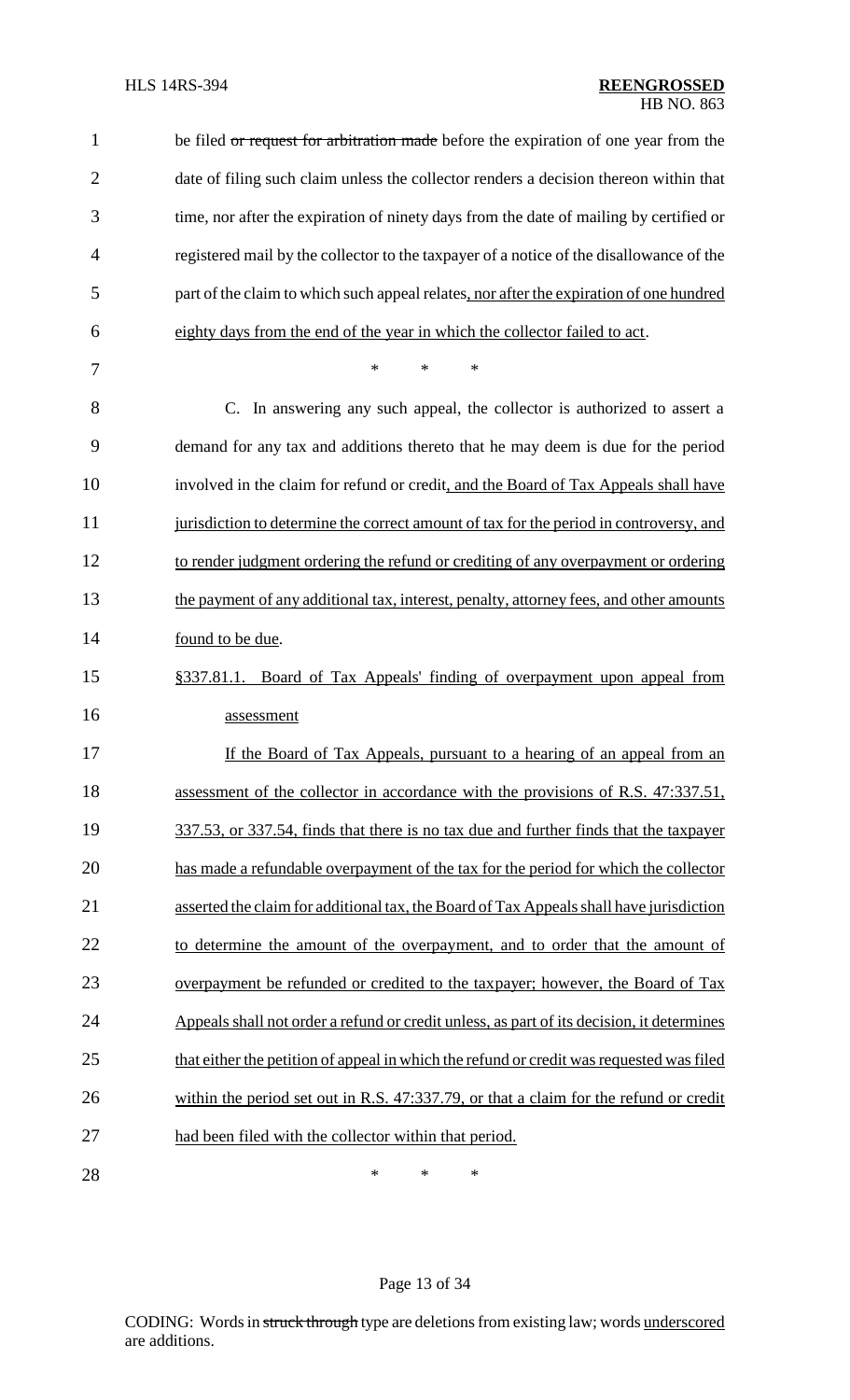| $\mathbf{1}$   | §337.86. Credit for taxes paid                                                            |
|----------------|-------------------------------------------------------------------------------------------|
| $\overline{2}$ | $\ast$<br>$\ast$<br>$\ast$                                                                |
| 3              | E.(1) Notwithstanding any other law to the contrary, no person shall be taxed             |
| $\overline{4}$ | with respect to a particular event more than once, provided that the person collecting    |
| 5              | and remitting taxes can produce to the collector documentary evidence to show a           |
| 6              | good faith effort to recover taxes paid to the incorrect taxing authority. Such           |
| 7              | documentary evidence shall consist of the following:                                      |
| 8              | $\ast$<br>$\ast$<br>*                                                                     |
| 9              | (d) Notwithstanding any provision of law to the contrary, any taxpayer who                |
| 10             | receives an assessment and who has complied with any applicable provisions of             |
| 11             | Subparagraphs (a) through (c) of this Paragraph, may within thirty calendar days of       |
| 12             | the date of notice, take any action specified in R.S. $47:337.51(A)(1)$ .                 |
| 13             | The collector shall not impose penalties or interest on taxes<br>(2)(a)                   |
| 14             | erroneously paid to another taxing authority unless the erroneous payment was the         |
| 15             | result of intentional conduct of or gross negligence on the part of the persons           |
| 16             | collecting and remitting taxes. In instances where a legitimate disagreement exists       |
| 17             | as to which taxing authority is owed, the involved taxing authorities shall resolve the   |
| 18             | dispute among themselves through any legal means, including the filing of a rule or       |
| 19             | petition in the manner provided for in R.S. 47:337.101.                                   |
| 20             | $\ast$<br>$\ast$<br>$\ast$                                                                |
| 21             | §337.101. Procedures to seek uniformity of interpretation of common or local sales        |
| 22             | tax law                                                                                   |
| 23             | A.                                                                                        |
| 24             | $*$ and $*$<br>$*$<br>$\ast$                                                              |
| 25             | Such taxpayer or collector may proceed to seek uniformity of<br>(2)                       |
| 26             | interpretation of a rule, regulation, policy or interpretation of sales and use tax laws, |
| 27             | ordinances, rules, or regulations in accordance with any remedy available under           |
| 28             | applicable law, including the following procedures:                                       |

# Page 14 of 34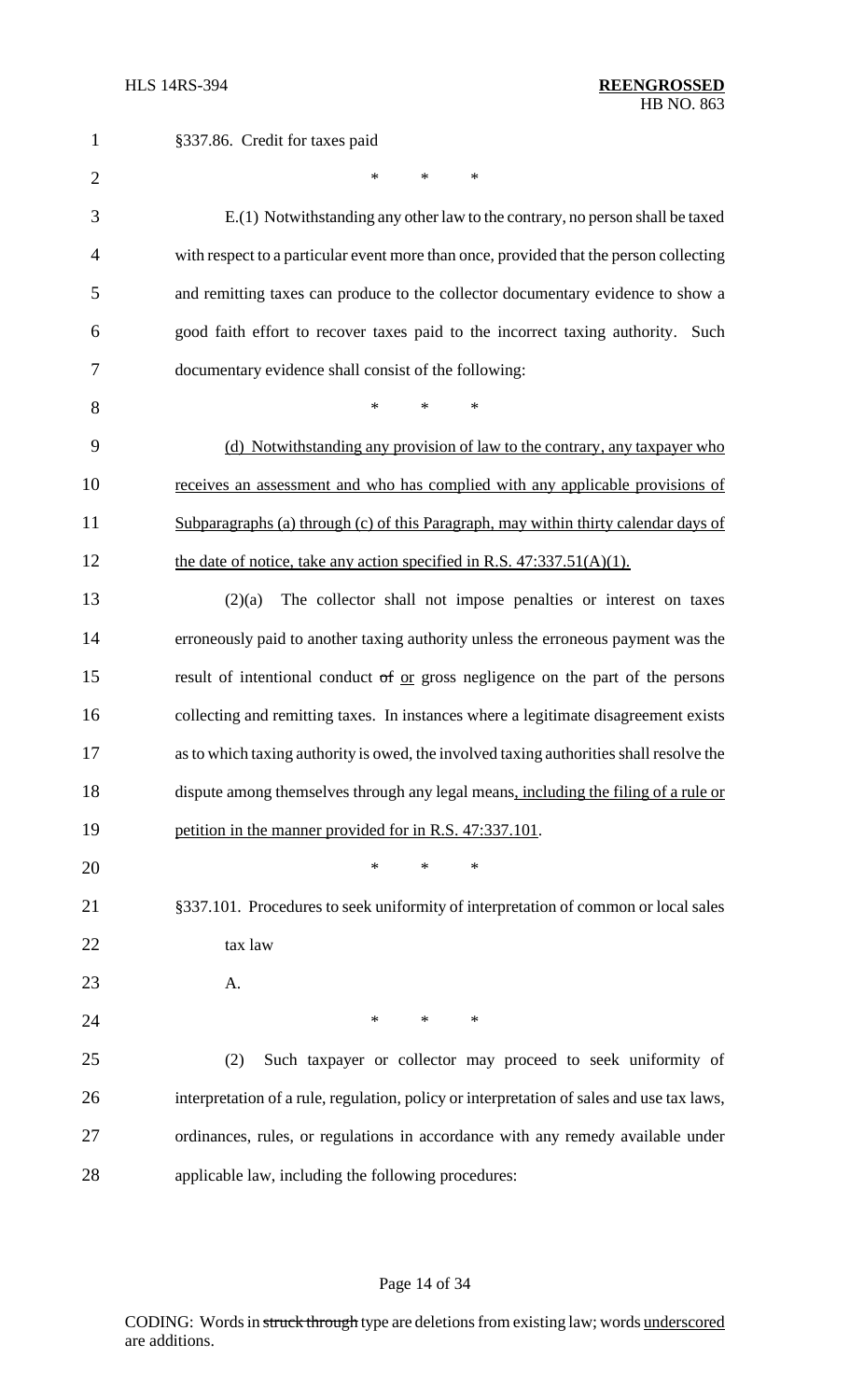| $\mathbf{1}$   | (a) A rule to seek uniformity of interpretation of common sales tax law or             |
|----------------|----------------------------------------------------------------------------------------|
| $\overline{2}$ | local sales tax law in any court of competent jurisdiction, or in the Board of Tax     |
| 3              | Appeals.                                                                               |
| 4              | *<br>$\ast$<br>$\ast$                                                                  |
| 5              | §1401. Creation of board of tax appeals                                                |
| 6              | In order to provide a board that will act as an appeal board to hear and decide,       |
| 7              | at a minimum of expense to the taxpayer, questions of law and fact arising from        |
| 8              | disputes or controversies between a taxpayer and the collector of revenue of the State |
| 9              | of Louisiana in the enforcement of any tax, excise, license, permit or any other tax   |
| 10             | law administered by the collector, and to exercise jurisdiction as provided for in the |
| 11             | Uniform Local Sales Tax Code, the Board of Tax Appeals, hereinafter referred to as     |
| 12             | the board, is created as an independent agency in the executive department of the      |
| 13             | state government Department of State Civil Service, and for the purposes of this       |
| 14             | Chapter.                                                                               |
| 15             | §1402. Membership of board; qualifications; appointment; term; vacancy; salary         |
| 16             | A. The Board of Tax Appeals shall be composed of three members who shall               |
| 17             | be qualified electors of the state. At least two of the board members shall be         |
| 18             | attorneys who have been admitted to the practice of law in Louisiana for at least five |
| 19             | years, and at least one of the board members shall be certified as a Tax Law           |
| 20             | Specialist by the Louisiana Board of Legal Specialization. Each member shall be        |
| 21             | appointed by the governor and shall serve at the pleasure of the governor. Vacancies   |
| 22             | shall be filled in the manner of the original appointment.                             |
| 23             | B. Each appointment to the board by the governor shall be submitted to the             |
| 24             | Senate for confirmation.                                                               |
| 25             | C. The term of members in office prior to twelve o'clock noon on July 16,              |
| 26             | 1984 shall be deemed to have terminated as of July 16, 1984; however, any such         |
| 27             | member shall remain in office until his successor is appointed and takes office        |
| 28             | governor shall make the following appointments on or before September 1, 2014:         |
| 29             | one member with a term expiring February 1, 2016, and one member with a term           |
|                |                                                                                        |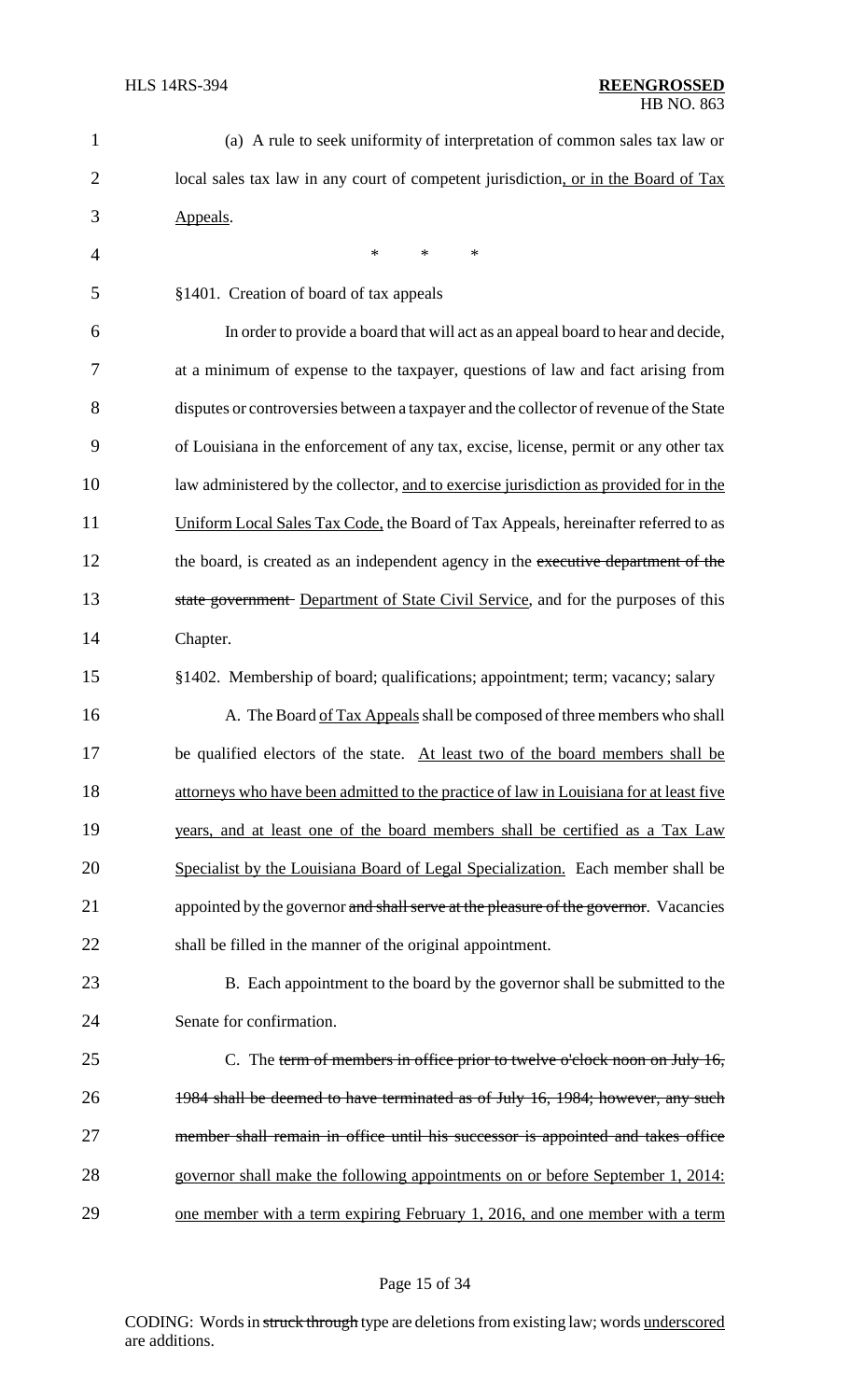| $\mathbf{1}$   | expiring February 1, 2018. Any subsequent appointments pursuant to this                |
|----------------|----------------------------------------------------------------------------------------|
| $\overline{2}$ | Subsection shall be for either a fixed term of four years or for the remainder of an   |
| 3              | unexpired term.                                                                        |
| $\overline{4}$ | $D(1)$ On or before August 1, 2014, the governor shall appoint one member              |
| 5              | to a term expiring February 1, 2020, from a list of qualified nominees provided by     |
| 6              | the nominating committee established pursuant to this Subsection. Any subsequent       |
| 7              | appointments pursuant to this Subsection shall be for either a fixed term of six years |
| 8              | or for the remainder of an unexpired term.                                             |
| 9              | (2) The nominating committee shall be responsible for developing a list of             |
| 10             | not less than one, nor more than three, qualified nominees for any vacancy. Any        |
| 11             | person nominated by the committee must be an attorney with experience in               |
| 12             | Louisiana sales tax law, and at least one nominee shall be certified as a Tax Law      |
| 13             | Specialist by the Louisiana Board of Legal Specialization.                             |
| 14             | (3) The Local Tax Division Nominating Committee is hereby established to               |
| 15             | be comprised of eight members who shall be either an attorney licensed to practice     |
| 16             | law in Louisiana, a certified public accountant, or a parish tax administrator. The    |
| 17             | committee shall be comprised of the following members:                                 |
| 18             | (a) A representative of the Louisiana Association of Business and Industry.            |
| 19             | A representative of the Society of Louisiana Certified Public<br>(b)                   |
| 20             | Accountants, selected in consultation with the Business and Industry Committee of      |
| 21             | the Louisiana Association of Tax Administrators.                                       |
| 22             | (c) Two representatives of the section on taxation of the Louisiana State Bar          |
| 23             | Association, with one selected in consultation with the National Bar Association       |
| 24             | Greater New Orleans Chapter Louis A. Martinet Society.                                 |
| 25             | (d) A representative of the Louisiana Municipal Association.                           |
| 26             | (e) A representative of the Police Jury Association of Louisiana.                      |
| 27             | A representative of the Louisiana School Boards Association.<br>(f)                    |
| 28             | (g) A representative of the Louisiana Sheriffs' Association.                           |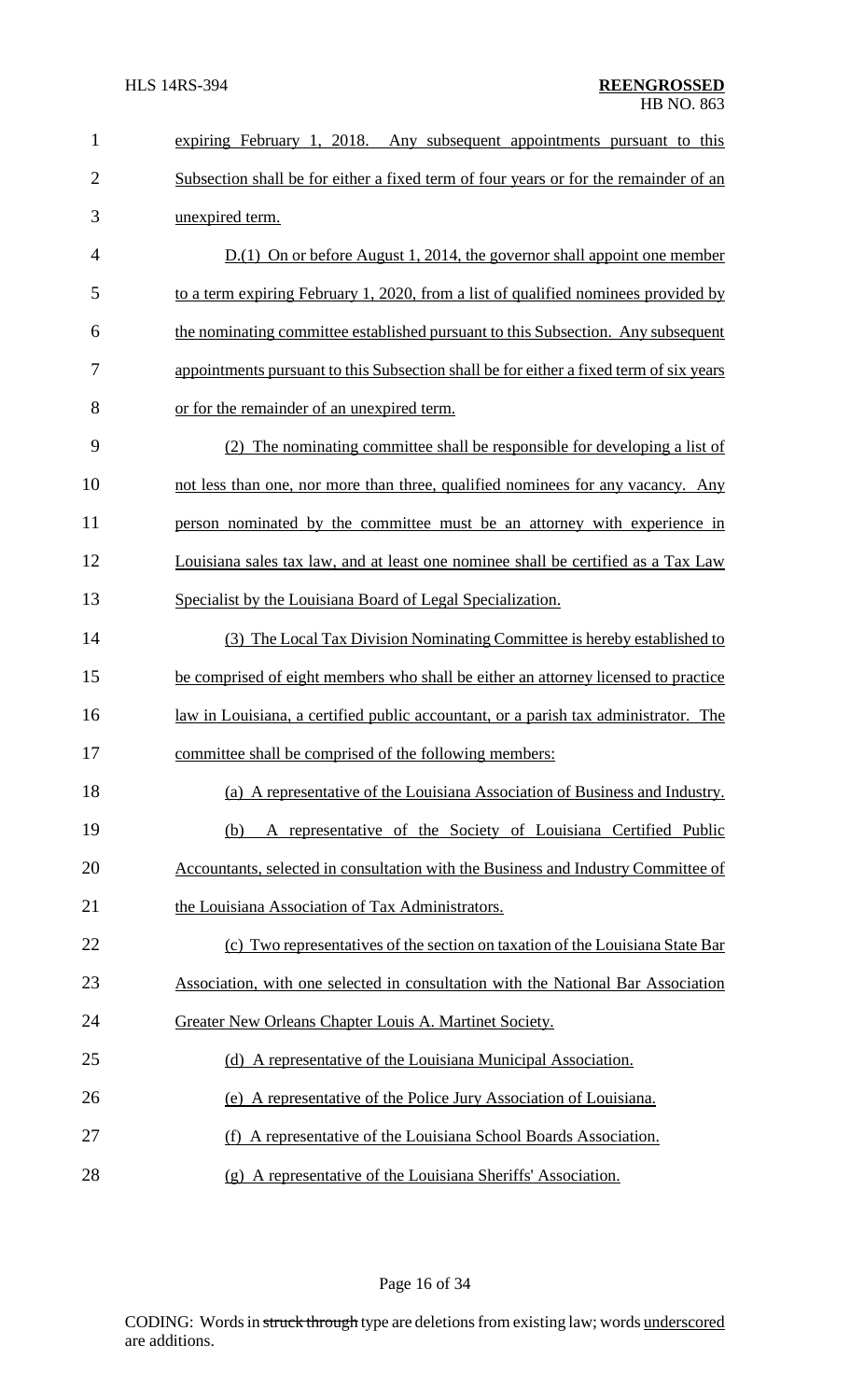| $\mathbf{1}$   | The secretary-clerk of the board shall maintain the records of the<br>(4)             |
|----------------|---------------------------------------------------------------------------------------|
| $\overline{2}$ | nominating committee, and shall call an organizational meeting of the nominating      |
| 3              | committee in order for the nominating committee to elect its chairman.<br>The         |
| 4              | chairman, or a majority of committee members, may call meetings of the committee,     |
| 5              | and shall provide advance notice of all meetings to the members and to the            |
| 6              | appointing entities referenced in Paragraph (3) of this Subsection.                   |
| 7              | (5) Six members shall constitute a quorum for the transaction of committee            |
| 8              | business, and each nomination must be approved by a favorable vote of at least five   |
| 9              | committee members.                                                                    |
| 10             | $E(1)$ A board member shall continue to serve until a successor has been              |
| 11             | appointed. No member may be removed during an unexpired term of office except         |
| 12             | for good cause shown, which shall be subject to judicial review.                      |
| 13             | (2) A member who has served on the board for more than two and one-half               |
| 14             | terms occurring within three consecutive terms shall be ineligible for reappointment  |
| 15             | to the board until at least two years from the last day of his last appointment.      |
| 16             | However, a member may be reappointed notwithstanding any other provision of law       |
| 17             | to the contrary, if nominated pursuant to Subsection D of this Section, and service   |
| 18             | pursuant to that Subsection is not counted for the purposes of any term or service    |
| 19             | limitation.                                                                           |
| 20             | F. The governor shall establish the compensation to be paid to members of             |
| 21             | the board, including any additional compensation for its officers. A member's         |
| 22             | compensation shall not be reduced during their unexpired term of office.              |
| 23             | §1403. Designation of chairman officers; domicile; quorum; seal                       |
| 24             | A.(1) The governor shall designate a chairman from the membership of the              |
| 25             | Board of Tax Appeals.                                                                 |
| 26             | (2) The member other than the chairman with the longest service on the                |
| 27             | board shall be its vice chairman, and shall perform duties as may be specified in the |
| 28             | rules of the board and delegated by the chairman.                                     |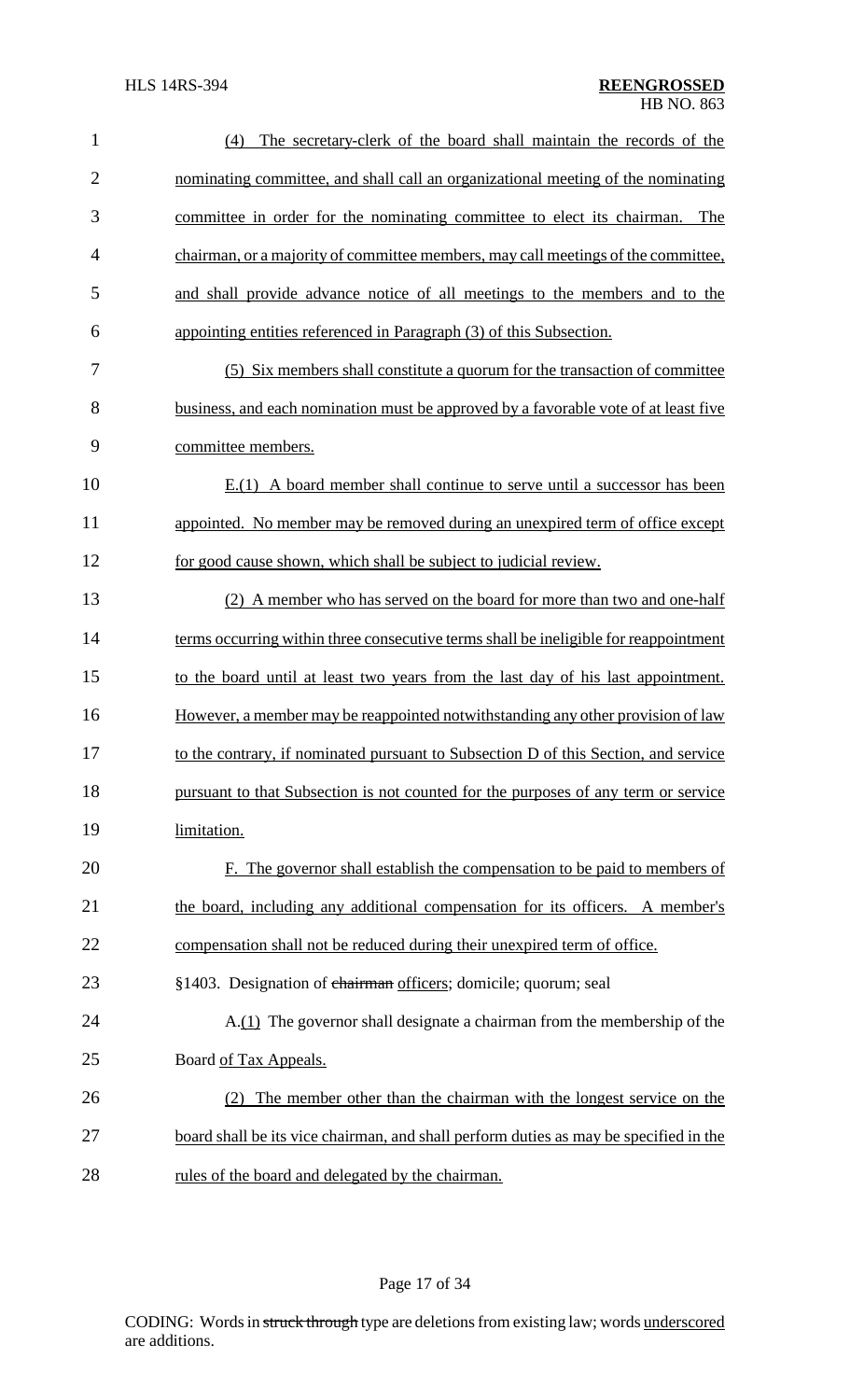| $\mathbf{1}$   | (3) The member appointed pursuant to R.S. 47:1402(D) shall be the hearing               |
|----------------|-----------------------------------------------------------------------------------------|
| $\overline{2}$ | judge of the Local Tax Division of the board. For the purposes of the Local Tax         |
| 3              | Division, the judge shall exercise all jurisdiction, authority, and powers of the board |
| $\overline{4}$ | and its chairman, including the hearing of cases to be adjudicated in the division and  |
| 5              | the rendering of orders and judgments in such cases. The remainder of the board         |
| 6              | may temporarily exercise these functions during any vacancy in this appointment,        |
| 7              | but may hear and render judgment in a case in the division only if this appointment     |
| 8              | remains vacant for more than ninety days.                                               |
| 9              | B.(1) The principal office and domicile of the board shall be at Baton Rouge,           |
| 10             | Louisiana.                                                                              |
| 11             | (2) The board may hold meetings at any place within the state, and any                  |
| 12             | member, when designated by the chairman, may act as a hearing judge and conduct         |
| 13             | hearings for the purpose of receiving testimony, argument, or both and reporting his    |
| 14             | findings of fact, law, or both to the board for decision or judgment.                   |
| 15             | (3) The time and place of meetings and hearings shall be designated by the              |
| 16             | chairman, with a view of securing reasonable opportunity to taxpayers to appear         |
| 17             | before the board with as little inconvenience and expense to taxpayers parties and      |
| 18             | witnesses as is practicable.                                                            |
| 19             | (4) With the consent of all parties or upon the request of the taxpayer in a            |
| 20             | pre-trial matter involving only a state collector, the board may allow for a hearing    |
| 21             | to be held by telephone, video conference, or similar communication equipment,          |
| 22             | including the administration of oaths in proceedings.                                   |
| 23             | (5) Upon the motion of the local collector, a hearing in a matter involving             |
| 24             | only local taxing authorities from a single parish shall be held in that parish. The    |
| 25             | respective district or other local court shall make available any facilities necessary  |
| 26             | for the hearing, and any relevant expenses may be taxed as costs.                       |
| 27             | $(6)(a)(i)$ Upon the joint motion of all parties in any matter, or pursuant to an       |
| 28             | election made by the local collector in accordance with the provisions of               |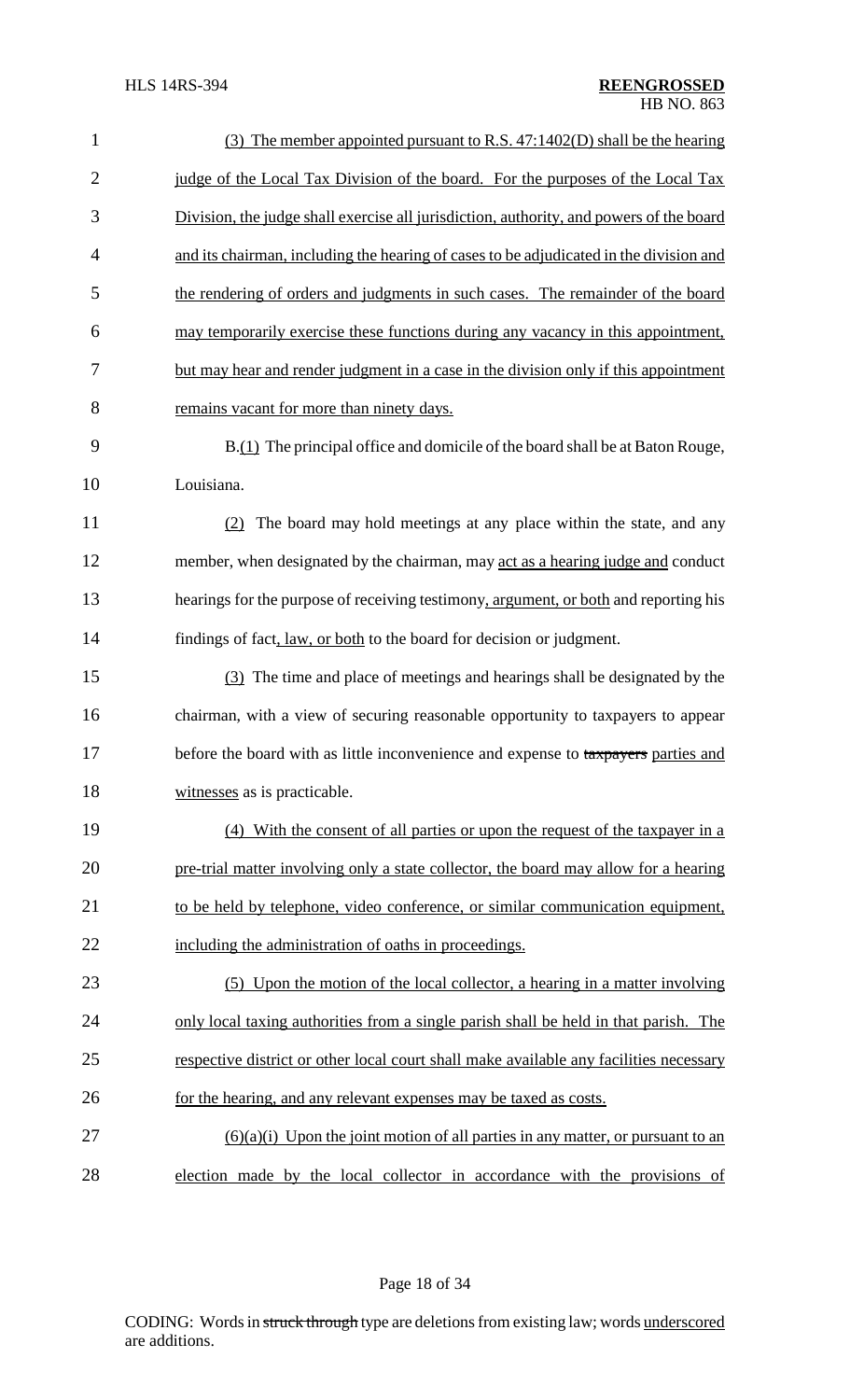| $\mathbf{1}$   | Subparagraph (b) of this Paragraph, a case filed with the board shall be heard in the           |
|----------------|-------------------------------------------------------------------------------------------------|
| $\overline{2}$ | board's Local Tax Division.                                                                     |
| 3              | (ii) A case designated to be heard in the Local Tax Division shall be                           |
| $\overline{4}$ | adjudicated as provided for in R.S. $47:1403(A)(3)$ .                                           |
| 5              | (iii) A case designated to be heard in the Local Tax Division may thereafter                    |
| 6              | instead be heard and adjudicated by the entire board only upon the joint motion of              |
| 7              | all parties. However, any board member may exercise the powers granted in R.S.                  |
| 8              | 47:1408, and the chairman may issue other non-dispositive orders concerning cases               |
| 9              | in the division upon the joint motion of all parties or, in the absence of and at the           |
| 10             | direction of the hearing judge.                                                                 |
| 11             | (b) A local collector may elect in advance to have all cases against that local                 |
| 12             | collector heard in the Local Tax Division. Such election shall be made, or repealed,            |
| 13             | in the form of an affidavit executed by the local collector. The affidavit shall be             |
| 14             | effective only for those cases filed with the board against that local collector at least       |
| 15             | ninety days after the filing of the affidavit with the board's secretary-clerk. The             |
| 16             | secretary-clerk shall publish a list on the board's website identifying the respective          |
| 17             | dates on which any such affidavits were filed.                                                  |
| 18             | ∗<br>*<br>∗                                                                                     |
| 19             | §1407. Jurisdiction of the board                                                                |
| 20             | The jurisdiction of the board shall extend to the following:                                    |
| 21             | ∗<br>∗<br>∗                                                                                     |
| 22             | All matters related to other jurisdiction otherwise provided by law,<br>(3)                     |
| 23             | including rules to seek uniformity of interpretation of common sales and use tax law            |
| 24             | or local sales and use tax law, as provided in R.S. 47:337.101(A)(2).                           |
| 25             | ∗<br>∗<br>∗                                                                                     |
| 26             | §1410. Findings of fact, decisions, and opinions                                                |
| 27             | $\underline{A}$ . The board shall, in each case heard by it, or in any matter referred to it by |
| 28             | the collector or in each case submitted to it upon stipulations of agreement and fact,          |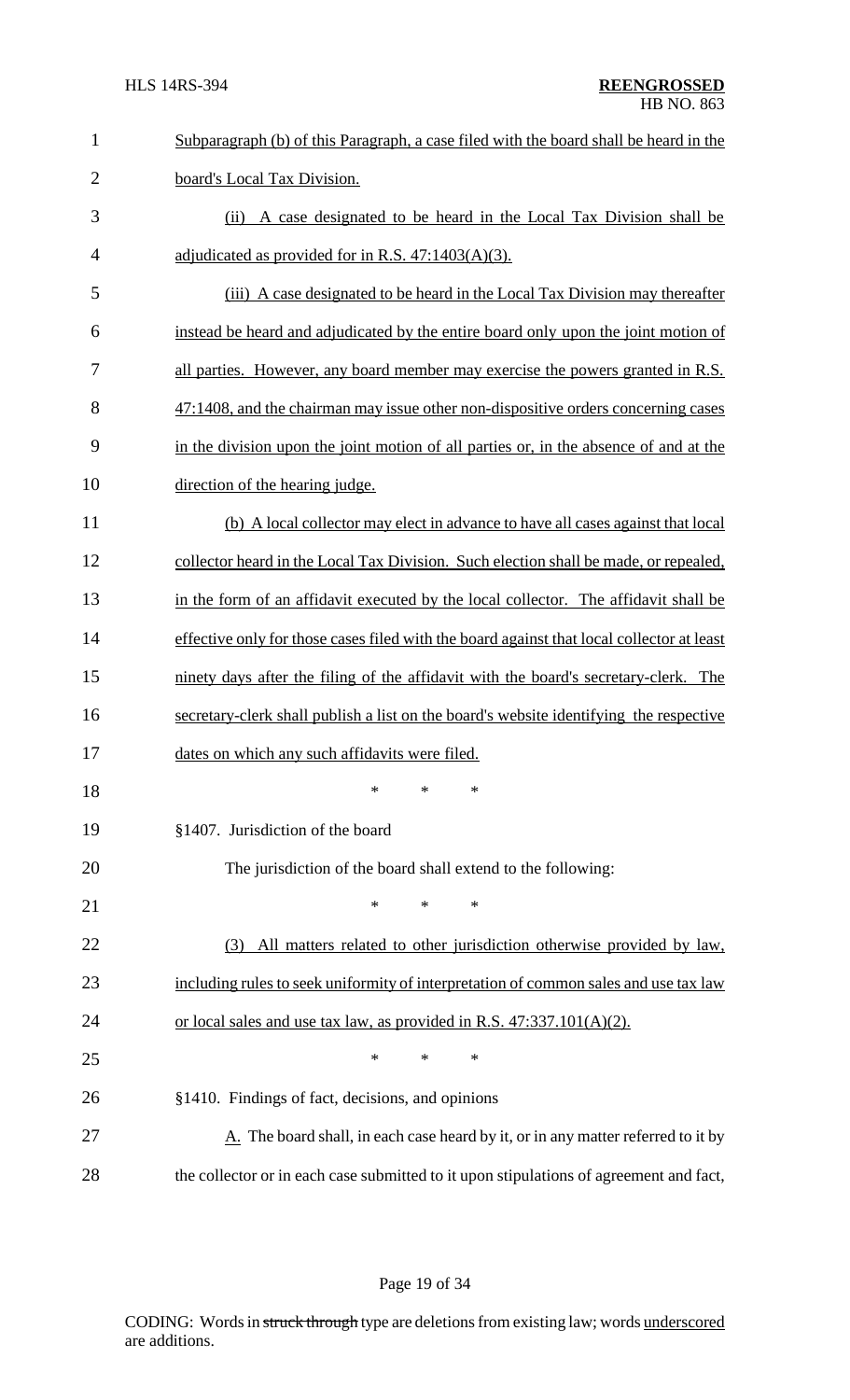| $\mathbf{1}$   | make issue written findings of fact and conclusions of law and make and file a            |
|----------------|-------------------------------------------------------------------------------------------|
| $\overline{2}$ | written decision or judgment thereon.                                                     |
| 3              | $\underline{B.(1)}$ The board may, in its discretion, issue an opinion in writing written |
| 4              | reasons in addition to its findings of fact and decision or judgment.                     |
| 5              | (2) Upon the request of any party, the board shall issue written reasons in               |
| 6              | addition to its judgment in a case.                                                       |
| 7              | (3) Any additional written reasons issued pursuant to this Subsection shall               |
| 8              | be published on the board's website.                                                      |
| 9              | $\ast$<br>$\ast$<br>∗                                                                     |
| 10             | §1413. Rules and regulations                                                              |
| 11             | A. In all other matters regarding the conduct of its hearings, the board may              |
| 12             | prescribe and promulgate rules and regulations not inconsistent with law or the           |
| 13             | provisions of this Chapter, which rules and regulations when prescribed, adopted and      |
| 14             | promulgated. Upon promulgation, the rules and regulations shall be binding upon           |
| 15             | parties litigant in any cause over which the jurisdiction of this board shall extend.     |
| 16             | B. Rules related to the establishment of fees chargeable for filings and for              |
| 17             | services rendered by the board shall be subject to review, suspension, or veto            |
| 18             | pursuant to R.S. 49:968 through 970.                                                      |
| 19             | C. The rules and regulations of the board shall be annually reviewed, and                 |
| 20             | may be revised as necessary to provide relative to a prompt adjudication of cases         |
| 21             | filed against local collectors.                                                           |
| 22             | §1414. Persons authorized to appear before the board                                      |
| 23             | *<br>*<br>*                                                                               |
| 24             | E. A local collector may be represented by any designated employee of the                 |
| 25             | local collector.                                                                          |
| 26             | ∗<br>*<br>∗                                                                               |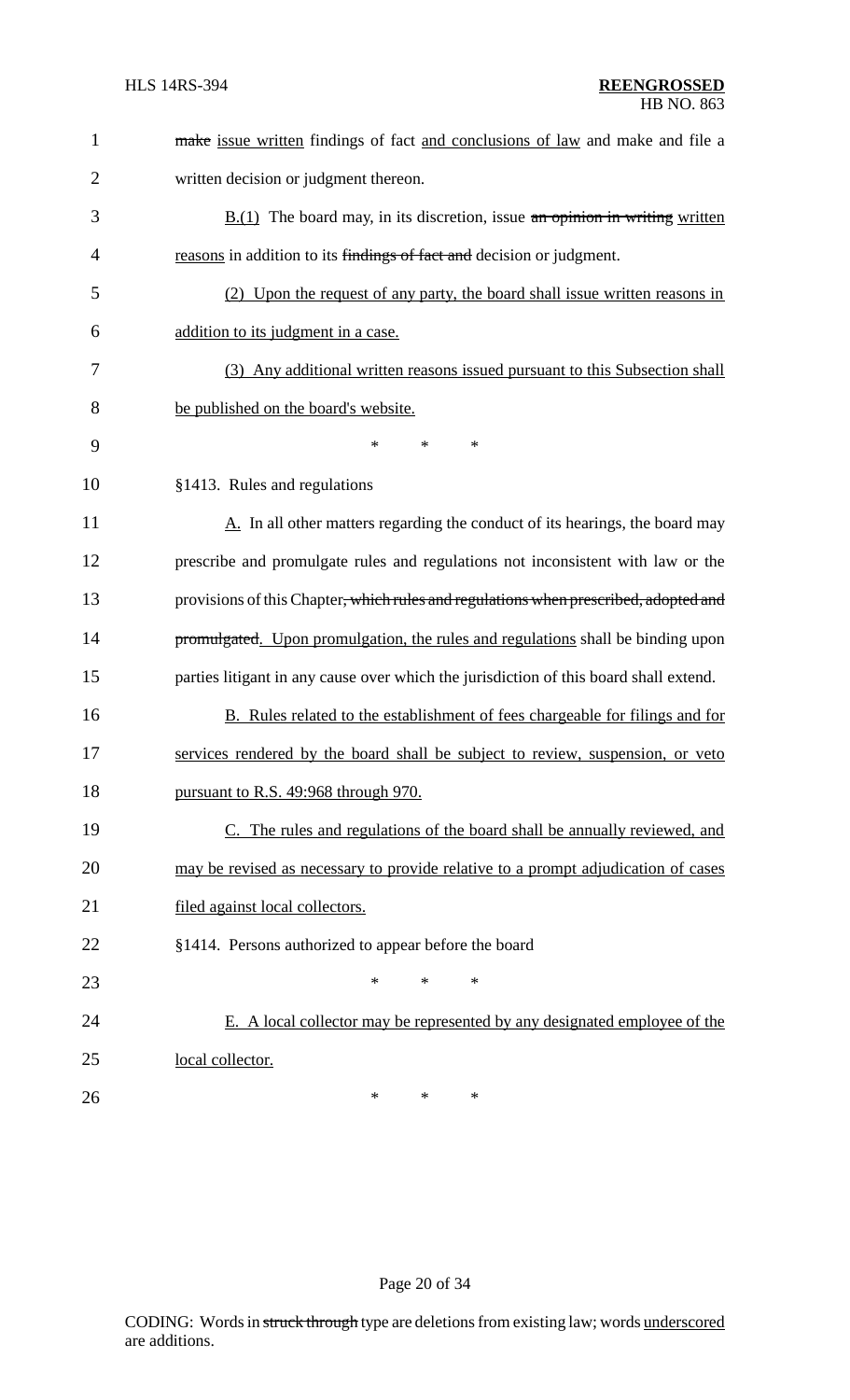| $\mathbf{1}$   | §1417. Recusal; board members                                                        |
|----------------|--------------------------------------------------------------------------------------|
| $\overline{2}$ | A. In accordance with the provisions of the Code of Civil Procedure, a board         |
| 3              | member may voluntarily recuse himself and withdraw from any proceeding in which      |
| 4              | he cannot accord a fair and impartial hearing or consideration.                      |
| 5              | B.(1) Any party may also request the recusal of a board member by filing a           |
| 6              | motion for recusal promptly upon learning of the basis for the disqualification,     |
| 7              | stating with particularity the grounds upon which it is claimed that a fair and      |
| 8              | impartial hearing cannot be accorded.                                                |
| 9              | (2) The issue shall be determined promptly by the remaining board members            |
| 10             | in accordance with the rules of the Code of Civil Procedure concerning the recusal   |
| 11             | of district judges.                                                                  |
| 12             | $C(1)$ Upon the entry of an order of recusal concerning a board member or            |
| 13             | members, the remaining board members may hear and decide the case, or the            |
| 14             | chairman may assign the case to be heard in accordance with R.S. $47:1403(B)(2)$ ,   |
| 15             | and the board member acting as hearing judge shall render the judgment of the        |
| 16             | board.                                                                               |
| 17             | (2) If all board members are recused, the chairman shall promptly notify the         |
| 18             | chief justice of the Louisiana Supreme Court, who shall appoint a retired judge to   |
| 19             | adjudicate the case as a hearing judge ad hoc for the board and to render the        |
| 20             | judgment of the board in the matter. For purposes of this Subsection, any person     |
| 21             | who has held office as a judge pursuant to Article V, Section 22 of the Constitution |
| 22             | of Louisiana may be appointed. The retired judge shall be compensated pursuant to    |
| 23             | R.S. 11:1384 from funds available to the board, and these expenses may be assessed   |
| 24             | as costs.                                                                            |
| 25             | (3) Upon entry of an order of recusal concerning the board member presiding          |
| 26             | over a case in the Local Tax Division, the case shall be reassigned to be heard in   |
| 27             | accordance with Paragraph (2) of this Subsection, or, upon a joint motion of all     |
| 28             | parties it may either be heard pursuant to Paragraph (1) of this Subsection or be    |
| 29             | transferred to the district court of proper venue.                                   |

# Page 21 of 34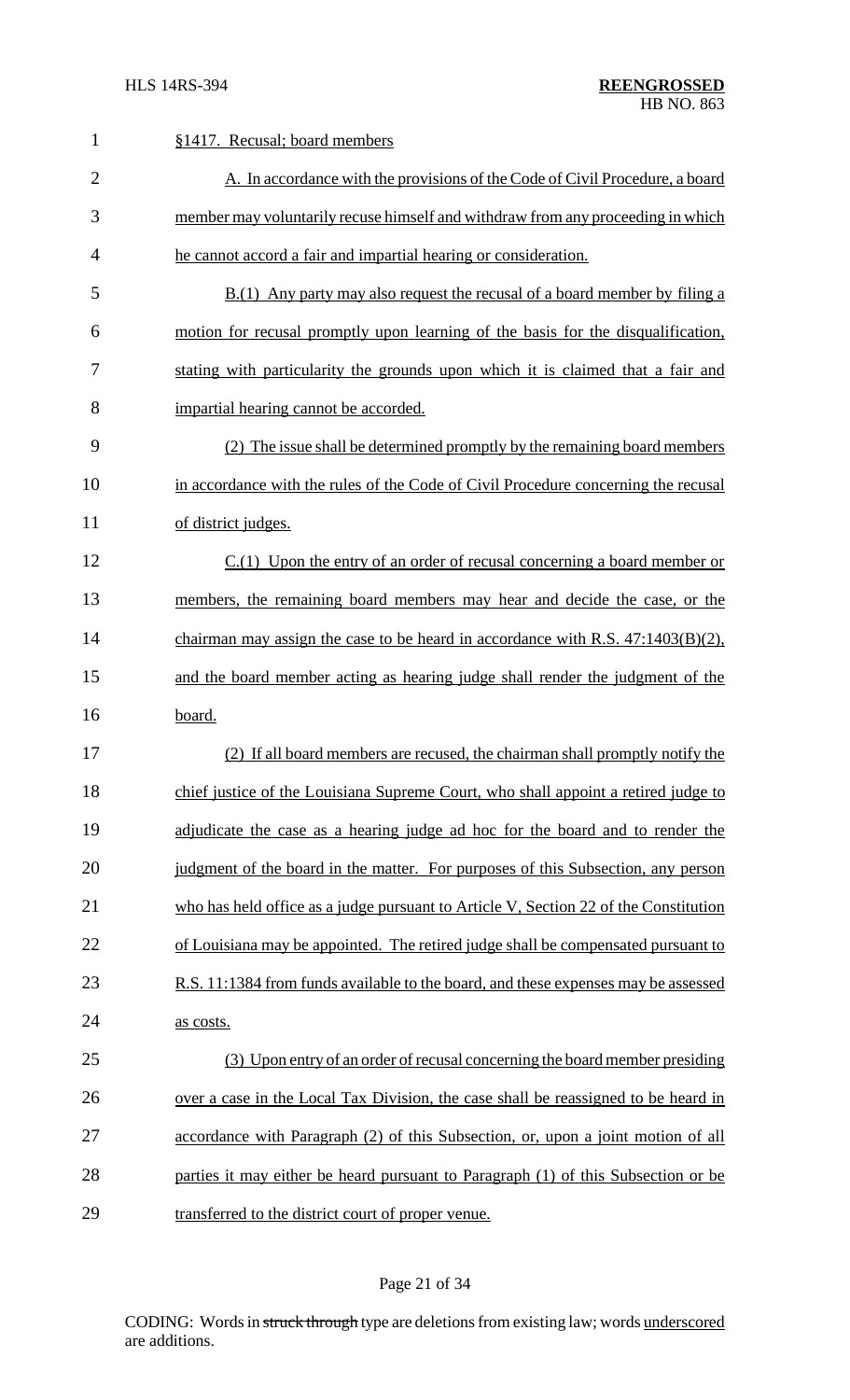| $\mathbf{1}$   | D. Notwithstanding any provision of law to the contrary, including Chapter                 |
|----------------|--------------------------------------------------------------------------------------------|
| $\overline{2}$ | 15 of Title 42 of the Louisiana Revised Statutes of 1950, as amended, if any member        |
| 3              | of the board is recused from a case pursuant to this Section, he may continue to serve     |
| $\overline{4}$ | as a member of the board while the remainder of the board adjudicates a taxpayer's         |
| 5              | appeal or claim, but the board member shall have no participation or involvement in        |
| 6              | any case in which he is recused.                                                           |
| 7              | §1418. Definitions                                                                         |
| 8              | For purposes of this Chapter, except when the context requires otherwise, the              |
| 9              | words and expressions defined in this Section shall have the following meanings:           |
| 10             | (1) "Board" means the Board of Tax Appeals.                                                |
| 11             | (2) "Collector" means the state collector or a local collector, unless specified           |
| 12             | otherwise.                                                                                 |
| 13             | (3) "Local collector" means any of the following:                                          |
| 14             | (a) The individual or entity designated as the single collector of the sales and           |
| 15             | use taxes of any parish, municipality, school board, any other unit of local               |
| 16             | government, and any special district whose boundary is not coterminous with the            |
| 17             | state, and their duly authorized assistants in relation to a tax levied by any local       |
| 18             | political subdivision within the jurisdiction of the Board of Tax Appeals.                 |
| 19             | The agent or successor to any of the above, including any joint<br>(b)                     |
| 20             | commission, authority, or other duly constituted single collection entity, created by      |
| 21             | an agreement, when administering or collecting the taxes of any local political            |
| 22             | subdivision within the jurisdiction of the Board of Tax Appeals.                           |
| 23             | "Petition" means a separate and distinct pleading filed against the<br>(4)                 |
| 24             | relevant state collector or local collector. A petition filed against a state collector    |
| 25             | shall not interrupt or suspend the time period within which a taxpayer must file a         |
| 26             | petition against any local collector, and a petition filed against a local collector shall |
| 27             | not suspend or interrupt the time period within which a taxpayer must file a petition      |
| 28             | against a state collector or a different local collector.                                  |
| 29             | (5) "State collector" means any of the following:                                          |

# Page 22 of 34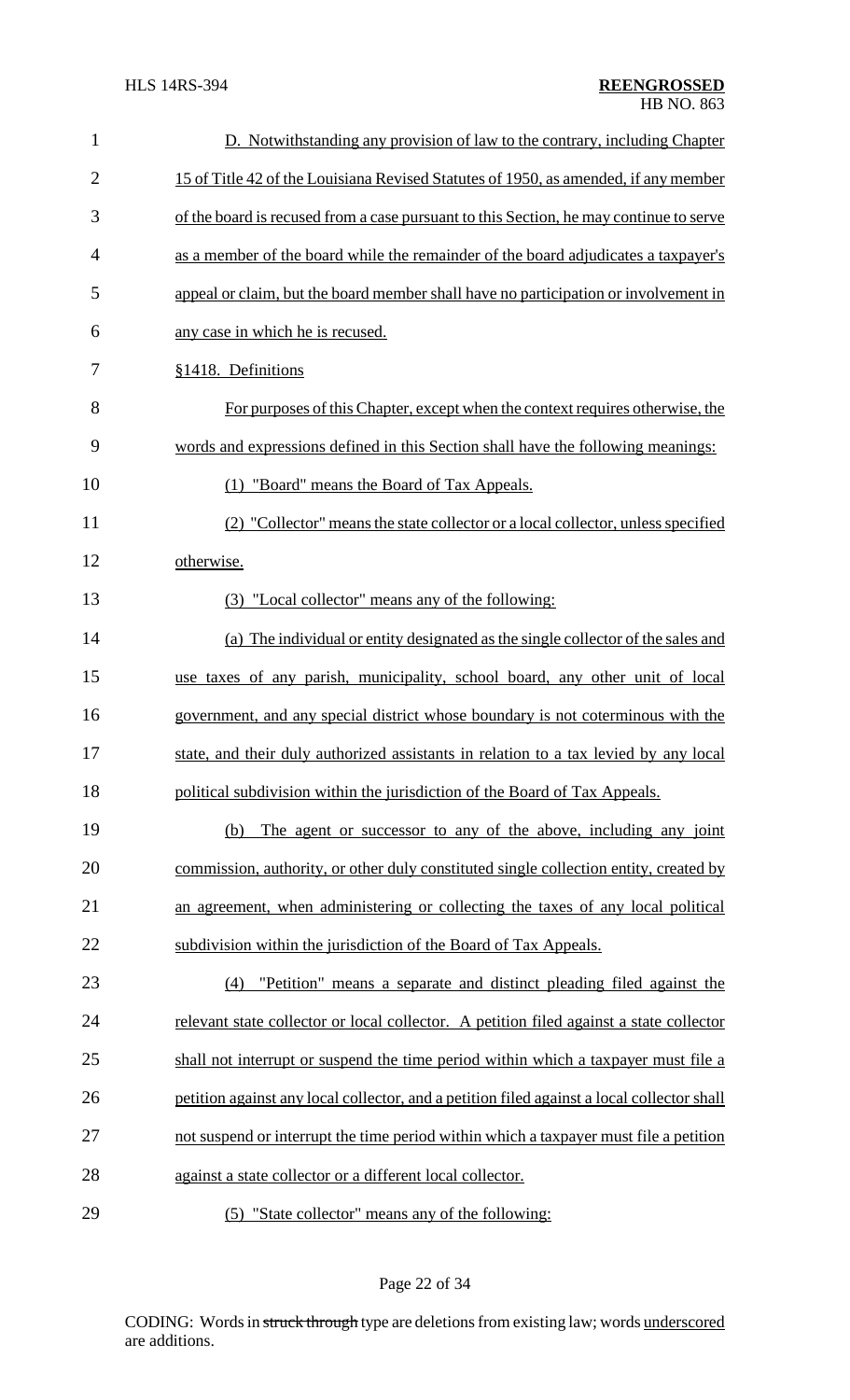| $\mathbf{1}$   | (a) The secretary of the Department of Revenue, including the secretary's                 |
|----------------|-------------------------------------------------------------------------------------------|
| $\overline{2}$ | duly authorized assistants, when used in reference to any tax or fee administered by      |
| 3              | the department.                                                                           |
| $\overline{4}$ | The assistant secretary of the office of motor vehicles within the<br>(b)                 |
| 5              | Department of Public Safety and Corrections, including the assistant secretary's duly     |
| 6              | authorized assistants, when used in reference to any state tax or fee administered by     |
| 7              | the office and within the jurisdiction of the Board of Tax Appeals.                       |
| 8              | (c) The commissioner of the office of alcohol and tobacco control, within the             |
| 9              | Department of Revenue, when used in relation to any state tax or fee administered         |
| 10             | by the office and within the jurisdiction of the Board of Tax Appeals.                    |
| 11             | The agent or successor of any of the foregoing offices when<br>(d)                        |
| 12             | administering a state tax or fee within the jurisdiction of the Board of Tax Appeals.     |
| 13             | $\ast$<br>$\ast$<br>$\ast$                                                                |
| 14             | §1431. Taxpayer's petition                                                                |
| 15             | A. Whenever a taxpayer is aggrieved by an assessment made by the state                    |
| 16             | collector, or by the state collector's action or failure to act on a claim for refund or  |
| 17             | credit of an overpayment, such taxpayer may appeal to the board for a                     |
| 18             | redetermination of the assessment or a determination of the alleged overpayment, by       |
| 19             | filing a petition with the board within the respective periods set forth in R.S.          |
| 20             | 47:1565, 1566, and 47:1625.                                                               |
| 21             | B. If a taxpayer has complied with the provisions of R.S. 47:337.63 or 1576,              |
| 22             | the taxpayer may file a payment under protest petition with the board within the          |
| 23             | respective periods set forth therein.                                                     |
| 24             | C. If a taxpayer disputes an assessment made by a local collector, or a local             |
| 25             | collector's action or failure to act on a claim for a refund or credit of an overpayment, |
| 26             | the taxpayer may appeal to the board for a redetermination of the assessment or a         |
| 27             | determination of the alleged overpayment, by filing a petition with the board as          |
| 28             | provided in R.S. 47:337.51, 337.53, or 337.81.                                            |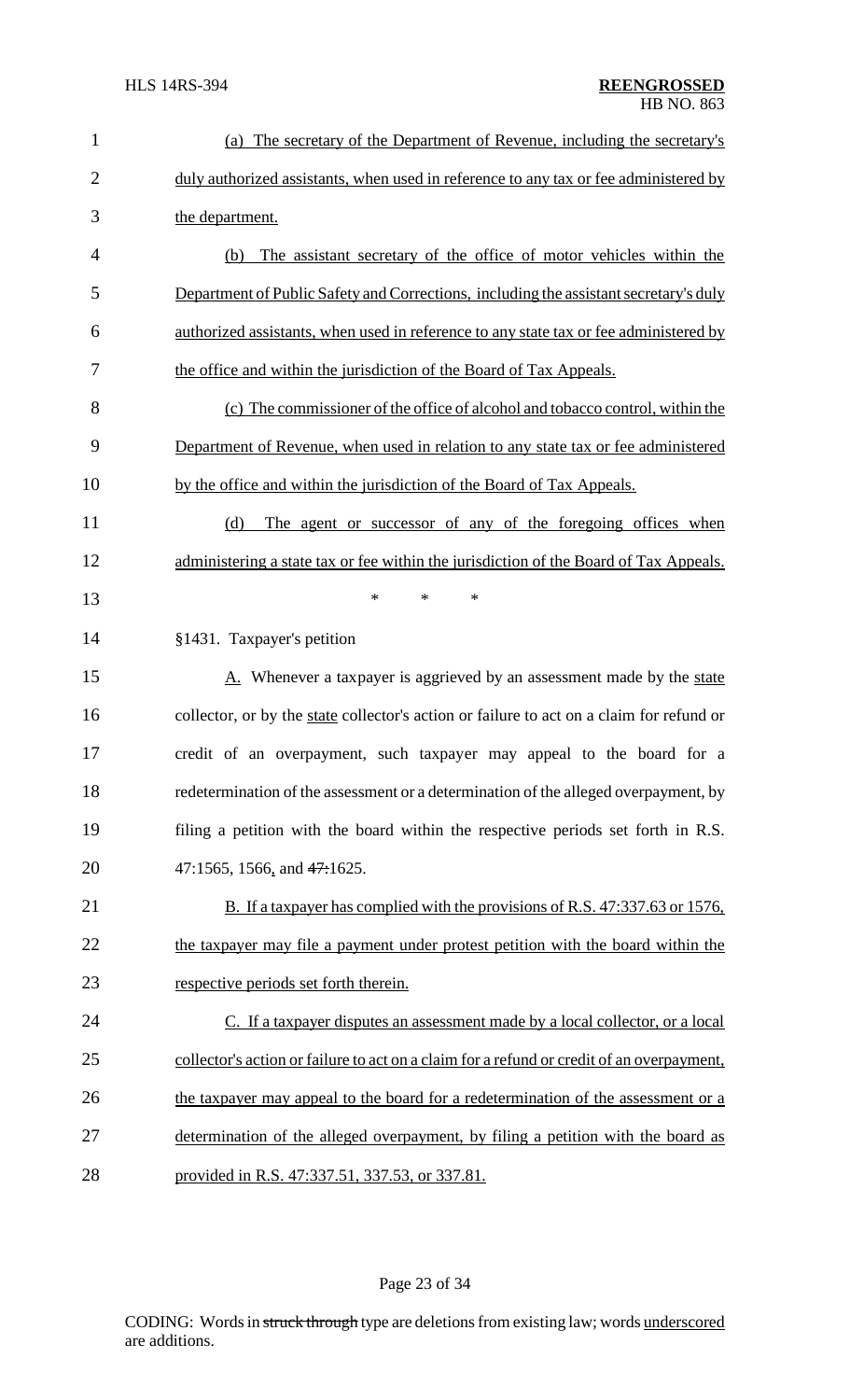| $\mathbf{1}$   | §1432. Notice; hearing; decision                                                         |
|----------------|------------------------------------------------------------------------------------------|
| $\overline{2}$ | In A. The taxpayer and the collector shall be afforded notice and opportunity            |
| 3              | to be heard in each proceeding for the redetermination of an assessment, the             |
| 4              | consideration of a payment under protest petition, or for the determination of an        |
| 5              | overpayment notice and opportunity to be heard shall be given to the taxpayer and        |
| 6              | the collector and a . A decision or judgment in such matters shall be made as quickly    |
| 7              | as practicable.                                                                          |
| 8              | The board has no jurisdiction to declare a statute or ordinance<br>B(1)                  |
| 9              | unconstitutional. When the taxpayer or collector has pled the unconstitutionality of     |
| 10             | a statute or ordinance, the board shall order the case transferred to the district court |
| 11             | of proper venue upon the motion of any party if the board finds that the case cannot     |
| 12             | be resolved without reaching a declaration on the alleged unconstitutionality.           |
| 13             | (2) A district court shall consider de novo the issues of unconstitutionality            |
| 14             | pled in any case transferred to it pursuant to this Subsection, but upon the joint       |
| 15             | motion of all parties and the attorney general, the board may develop a record and       |
| 16             | make a recommendation to the district court on the issue.                                |
| 17             | C. Except upon the joint motion of all parties, the board shall not consolidate          |
| 18             | a case against a local collector with a case against a state collector or with a case    |
| 19             | against one or more other local collectors; however, nothing in this Part shall prevent  |
| 20             | the board, upon the joint motion of all parties and when in the interest of justice and  |
| 21             | efficiency, from ordering a consolidated hearing for the adjudication of pending         |
| 22             | cases, provided that each party's own counsel or qualified representative and            |
| 23             | witnesses may appear and present its case, and provided that the board shall render      |
| 24             | a separate judgment for any case brought against a local collector, even when such       |
| 25             | case is considered in a joint hearing together with another case or cases.               |
| 26             | D. If an assessment of a local collector is appealed to the board for                    |
| 27             | redetermination that covers both a sales and use tax matter that is appealable to the    |
| 28             | board together with a tax matter that is not appealable to the board, the local          |
| 29             | collector may either consent to the board's adjudication of the matter or consent that   |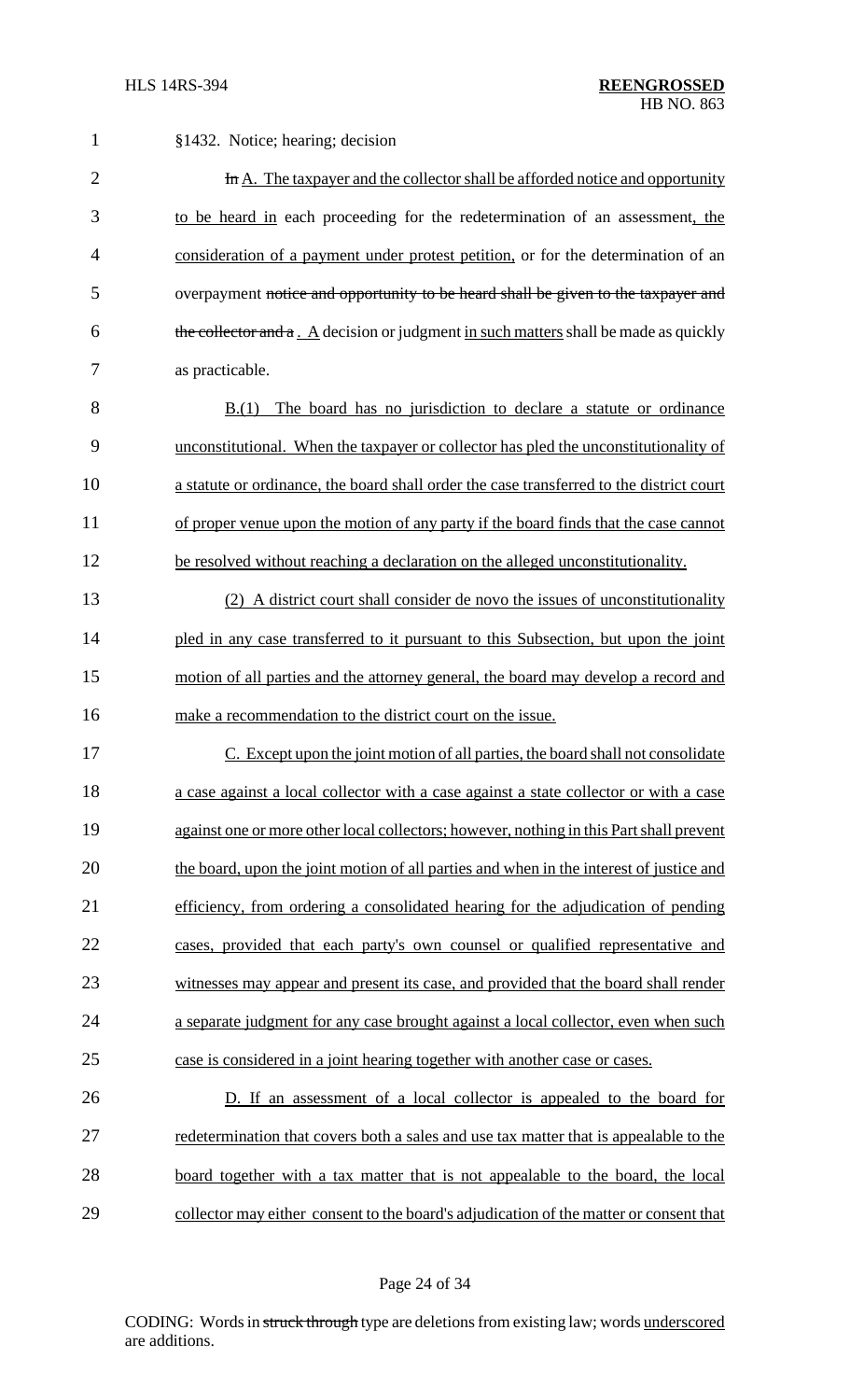| 1              | the appealable assessment should be reduced by a stipulated amount, and the local                               |
|----------------|-----------------------------------------------------------------------------------------------------------------|
| $\overline{2}$ | collector may then immediately, and without any other delays provided for by law,                               |
| 3              | issue a new assessment for the stipulated amount. The taxpayer's rights and                                     |
| 4              | remedies concerning the newly issued assessment shall run from the date of its                                  |
| 5              | issuance. The board shall retain jurisdiction to adjudicate all other issues concerning                         |
| 6              | the redetermination or affirmation of the appealed assessment, but shall include the                            |
| 7              | stipulated reduction in its final judgment together with its other findings.                                    |
| 8              | $\ast$<br>$\ast$<br>∗                                                                                           |
| 9              | §1436. Determination of which district appellate court has jurisdiction                                         |
| 10             | A. A decision or judgment of the board in a case against a state collector                                      |
| 11             | may be reviewed as follows:                                                                                     |
| 12             | (1) In the case of an individual, by the <del>district</del> court of appeal for the district                   |
| 13             | whereof parish in which he is a resident domiciled, or if not a resident of domiciled                           |
| 14             | in any <del>district</del> parish, then by the <del>district</del> court of appeal for the parish of East Baton |
| 15             | Rouge.                                                                                                          |
| 16             | In the case of a juridical person other than an individual, except as<br>(2)                                    |
| 17             | provided in paragraphs $(3)$ , $(4)$ , and $(5)$ Paragraphs $(3)$ and $(4)$ of this Section                     |
| 18             | Subsection, by the <del>district</del> court of appeal for the parish of East Baton Rouge.                      |
| 19             | (3) In the case of a corporation which has a principal office or agency in                                      |
| 20             | Louisiana, then by the <del>district</del> court of appeal for the <del>district</del> parish where such        |
| 21             | principal office or agency is located.                                                                          |
| 22             | (4) In the case of a corporation which has no principal office or agency in                                     |
| 23             | Louisiana, then by the district court for the parish of East Baton Rouge.                                       |
| 24             | $\left( \frac{1}{2} \right)$ In the case of an agreement between the state collector and taxpayer, then         |
| 25             | by the <del>district</del> court of appeal as stipulated in the agreement.                                      |
| 26             | <b>B.</b> A judgment of the board in a case against a local collector may be                                    |
| 27             | reviewed as follows:                                                                                            |
| 28             | (1) In the court of appeal for the parish where the tax being litigated is                                      |
| 29             | levied, except as provided for in Paragraph (2) of this Subsection.                                             |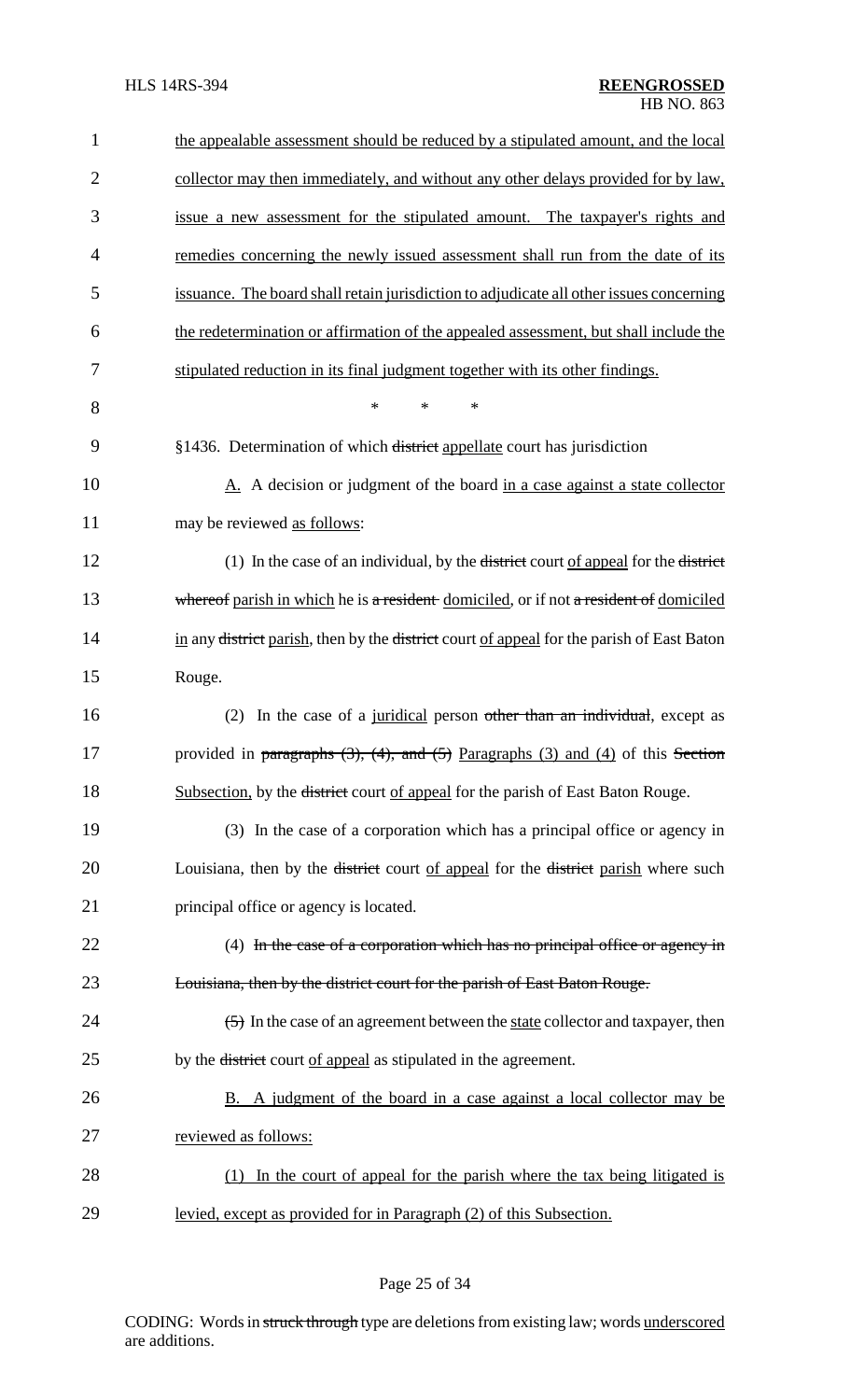| 1              | (2) In the case of an agreement between the local collector and taxpayer,                 |
|----------------|-------------------------------------------------------------------------------------------|
| $\overline{2}$ | then by the court of appeal as stipulated in the agreement.                               |
| 3              | C. A judgment of the board in cases that have been consolidated by a joint                |
| 4              | motion of all parties, including a state collector, may be reviewed as provided for in    |
| 5              | Subsection A of this Section.                                                             |
| 6              | D. A judgment of the board in cases that have been consolidated by a joint                |
| 7              | motion of all parties may be reviewed as provided for in Subsection B of this             |
| 8              | Section, with the parish of venue designated in the joint motion.                         |
| 9              | §1437. Effect of final judgment                                                           |
| 10             | A. When the decision or judgment of the board which has become final                      |
| 11             | contains a finding that the taxpayer is liable for the payment of an amount of tax,       |
| 12             | interest and penalty, such amount shall be paid by the taxpayer upon notice and           |
| 13             | demand from the collector, and shall be collectible by distraint and sale, as provided    |
| 14             | in R.S. 47:1570 through 47:1573 1573, or 337.57 through 337.60, or any other means        |
| 15             | provided for in Chapter 2-D of Subtitle II of this Title for a local collector.           |
| 16             | When the decision or judgment of the board which has become final<br>В.                   |
| 17             | contains a finding that the taxpayer is entitled to receive a refund or credit of an      |
| 18             | overpayment, the collector shall promptly enter the credit or make the refund, as the     |
| 19             | case may be.                                                                              |
| 20             | $\ast$<br>∗<br>∗                                                                          |
| 21             | §1451. Waiver of penalties                                                                |
| 22             | Whenever Except as otherwise provided by law, whenever the state collector                |
| 23             | determines to waive or remit the whole or any part of the penalty provided for failure    |
| 24             | to file any return at the time it became due, the collector's determination thereon,      |
| 25             | together with the taxpayer's affidavit stating the cause of his delay in filing, shall be |
| 26             | submitted to the board for review. If the board finds that the penalty may properly       |
| 27             | be waived or remitted pursuant to R.S. 47:1566 applicable law, it shall approve the       |
| 28             | action of the collector. Otherwise the board shall reject the proposal to waive or        |
| 29             | remit, and it shall then be mandatory upon the collector to assess and collect the        |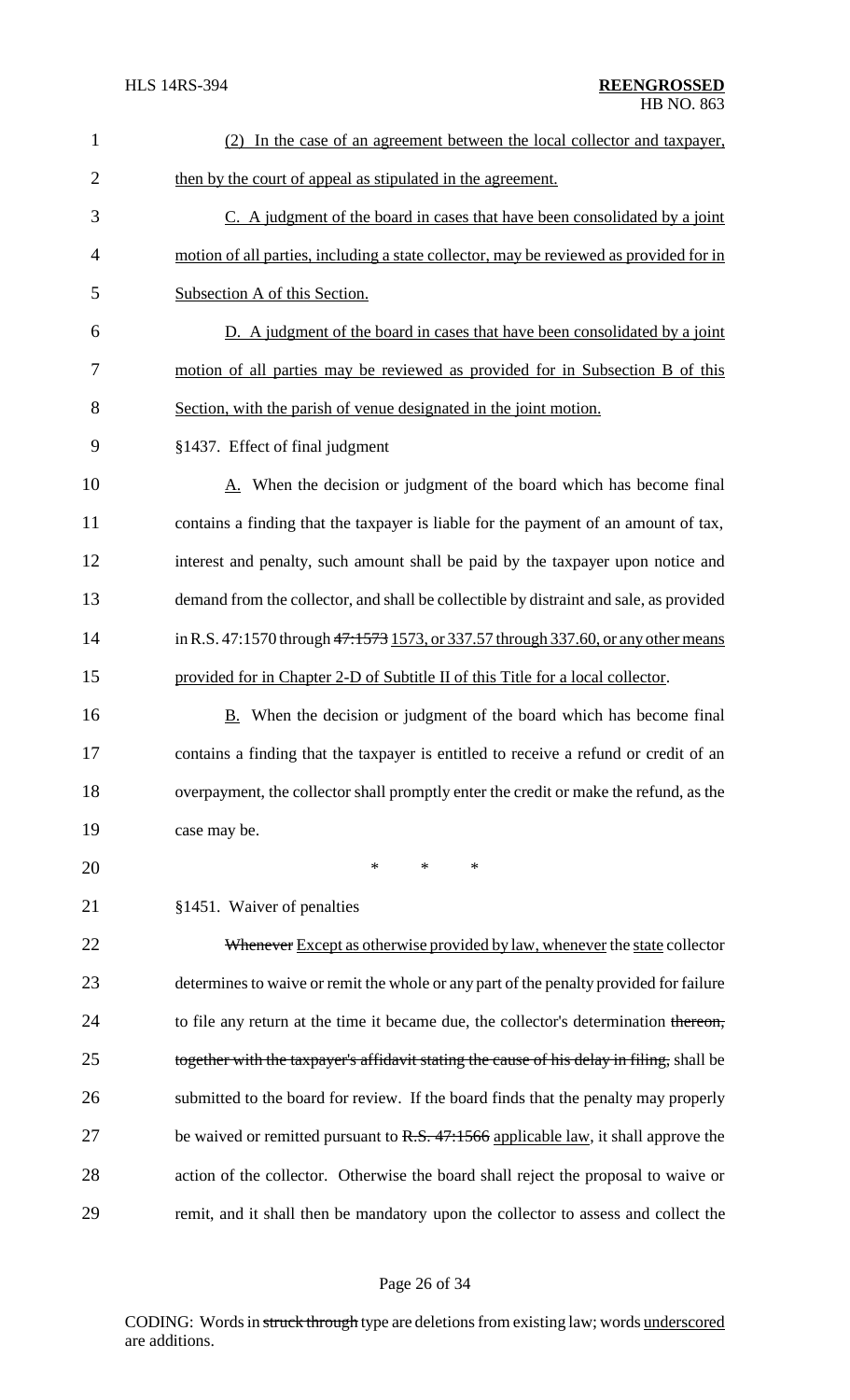| $\mathbf{1}$   | penalty. Nothing in this Section shall be construed to expand the jurisdiction of the    |
|----------------|------------------------------------------------------------------------------------------|
| $\overline{2}$ | board to reconsider or review a waiver of penalties or any other discretionary           |
| 3              | functions of a local collector.                                                          |
| 4              | Section 3. R.S. 49:967(A) and 968(B)(9) are hereby amended and reenacted to read         |
| 5              | as follows:                                                                              |
| 6              | §967. Exemptions from provisions of Chapter                                              |
| 7              | A. Chapter 13 of Title 49 of the Louisiana Revised Statutes of 1950 shall not            |
| 8              | be applicable to the Board of Tax Appeals, the Department of Revenue, with the           |
| 9              | exception of the Louisiana Tax Commission that shall continue to be governed by          |
| 10             | this Chapter in its entirety, unless otherwise specifically provided by law, and the     |
| 11             | administrator of the Louisiana Employment Security Law; however, the provisions          |
| 12             | of R.S. 49:951(2), (4), (5), (6), and (7), 952, 953, 954, 954.1, 968, 969, and 970 shall |
| 13             | be applicable to such board, department, and administrator.                              |
| 14             | *<br>*<br>*                                                                              |
| 15             | §968. Review of agency rules; fees                                                       |
| 16             | *<br>*<br>*                                                                              |
| 17             | B. Prior to the adoption, amendment, or repeal of any rule or the adoption,              |
| 18             | increasing, or decreasing of any fee, the agency shall submit a report relative to such  |
| 19             | proposed rule change or fee adoption, increase, or decrease to the appropriate           |
| 20             | standing committees of the legislature and the presiding officers of the respective      |
| 21             | houses as provided in this Section. The report shall be so submitted on the same day     |
| 22             | the notice of the intended action is submitted to the Louisiana Register for             |
| 23             | publication in accordance with R.S. 49:953(A)(1). The report shall be submitted to       |
| 24             | each standing committee electronically if electronic means are available. If no          |
| 25             | electronic means are available, the report shall be submitted at the committee's office  |
| 26             | in the state capitol by certified mail with return receipt requested or by messenger     |
| 27             | who shall provide a receipt for signature. The electronic receipt by the committee,      |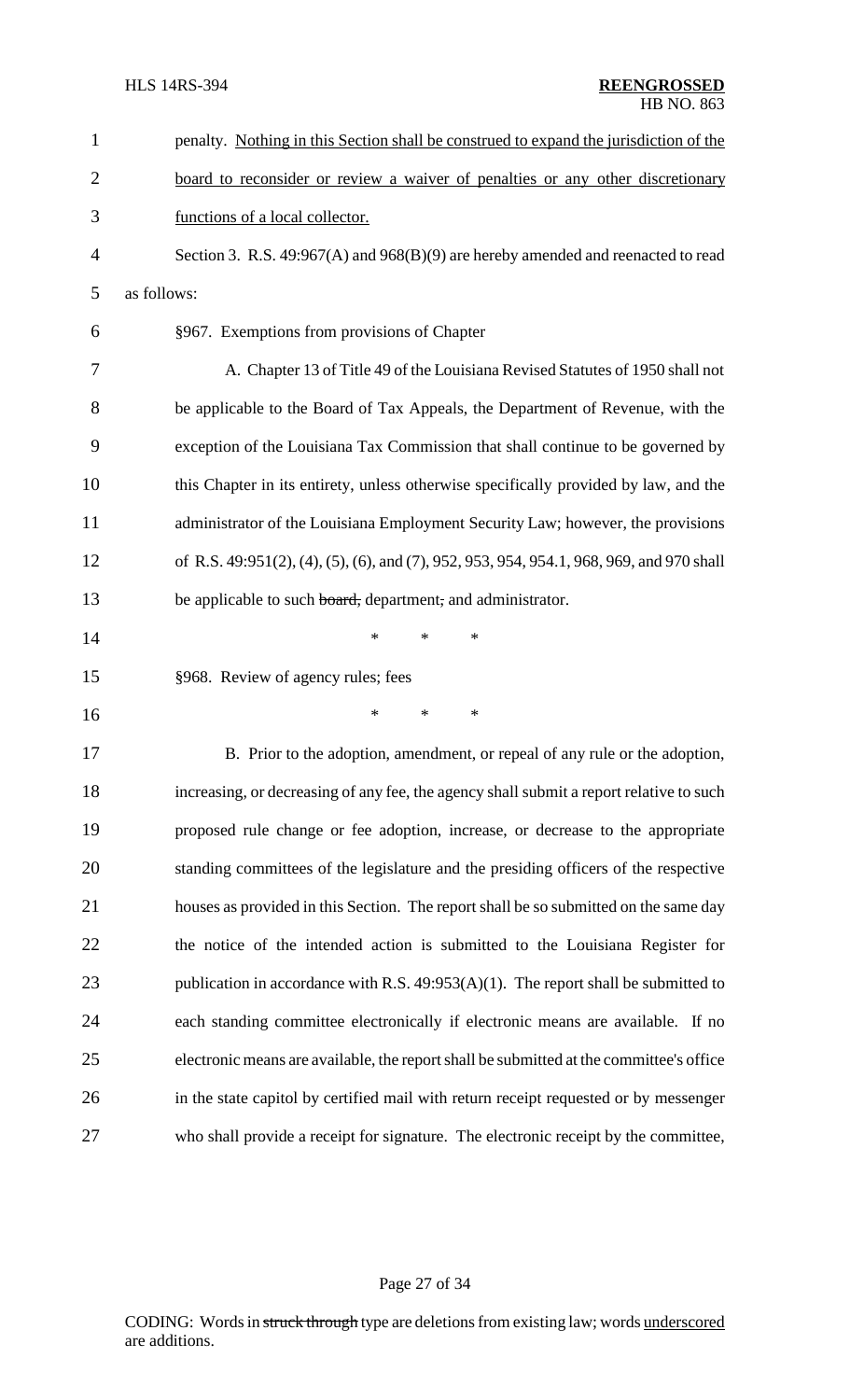| $\mathbf 1$    | return receipt or the messenger's receipt shall be proof of receipt of the report by the         |
|----------------|--------------------------------------------------------------------------------------------------|
| $\overline{2}$ | committee.                                                                                       |
| 3              | $\ast$<br>$\ast$<br>$\ast$                                                                       |
| $\overline{4}$ | (9) The Department of Civil Service and all of the agencies made a part of                       |
| 5              | it shall submit the report to the House Committee on House and Governmental                      |
| 6              | Affairs and the Senate Committee on Senate and Governmental Affairs; however,                    |
| 7              | the Board of Tax Appeals shall submit the report to the House Committee on Ways                  |
| 8              | and Means and the Senate Committee on Revenue and Fiscal Affairs.                                |
| 9              | *<br>$\ast$<br>$\ast$                                                                            |
| 10             | Section 4. R.S. $36:4(B)(1)(p)$ and R.S. $47:337.51.1$ and $337.101(A)(2)(c)$ , (B), and         |
| 11             | (C) are hereby repealed.                                                                         |
| 12             | Section 5. The members of the Board of Tax Appeals on the effective date of this                 |
| 13             | Act shall continue to serve in such capacity at the pleasure of the governor until the           |
| 14             | appointments to fixed terms are made in accordance with the provisions of this Act.              |
| 15             | Notwithstanding any provision of law to the contrary, no term or service limitation shall        |
| 16             | apply to any member appointed and serving on the board on the effective date of this Act         |
| 17             | unless and until such appointment is for a full term of four years or six years, respectively,   |
| 18             | as provided for in this Act.                                                                     |
| 19             | Section 6. Within thirty days of the effective date of this Act, anyone with a matter            |
| 20             | pending before an arbitration panel or who has properly and timely mailed a request for          |
| 21             | arbitration that is pending, pursuant to R.S. 47:337.51.1 as it existed prior to this Act, may   |
| 22             | exercise any right granted to appeal to the Board of Tax Appeals under this Act, or may pay      |
| 23             | under protest in accordance with R.S. 47:337.63 and 337.64. An appeal may be taken from          |
| 24             | an arbitration decision rendered prior to the effective date of this Act pursuant to R.S.        |
| 25             | $47:337.51.1(C)$ as it existed prior to this Act. The suspension of the running of prescription  |
| 26             | pursuant to R.S. $47:337.51.1(A)(2)$ as it existed prior to this Act shall terminate on July 31, |
| 27             | 2014.                                                                                            |
| 28             | Section 7. Upon the joint motion of all parties, a district court may transfer to the            |

Board of Tax Appeals for adjudication, any matter pending before it on the effective date of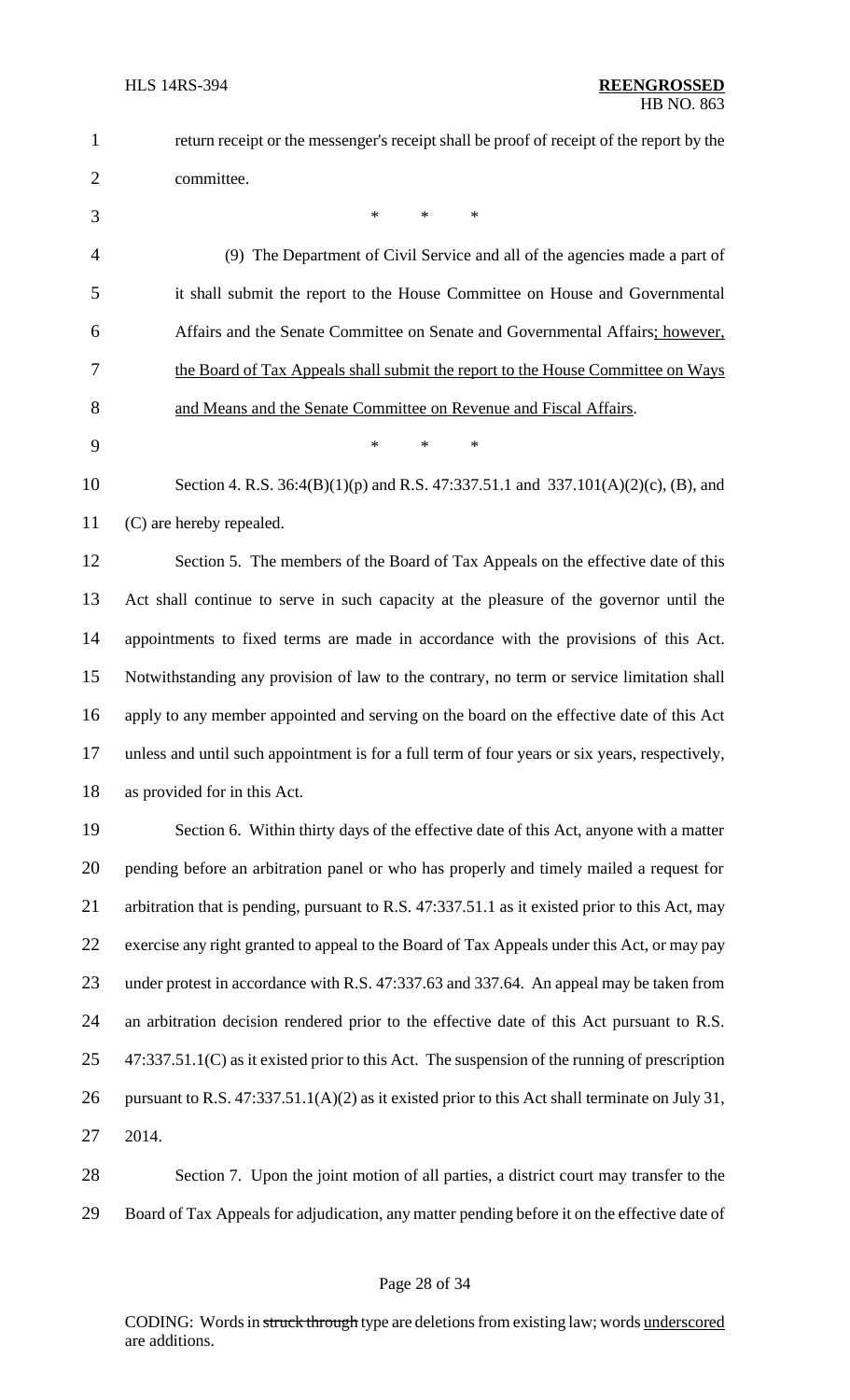#### HLS 14RS-394 **REENGROSSED** HB NO. 863

 this Act if the matter falls within the jurisdiction of the board following the effective date 2 of this Act. For a period of one year following the effective date of this Act, a district court may transfer to the board any matter improperly filed in the district court which should have been filed with the board, and the matter shall be deemed to have been filed with the board on the date of its filing in the district court. Section 8. The one hundred eighty day deadline to appeal a local collector's inaction on a refund claim to the Board of Tax Appeals pursuant to R.S. 47:337.81(A)(2) shall not restrict any appeal filed with the Board of Tax Appeals prior to January 1, 2015. Section 9. Any case filed with the Board of Tax Appeals against a local collector prior to January 1, 2015, shall be heard in the board's Local Tax Division pursuant to the provisions of R.S. 47:1403(B)(6)(a) unless the local collector in its initial answer to the taxpayer's petition prays to have the case heard by the entire board. 13 Section 10. The nomination or nominations made pursuant to R.S. 47:1402(D) may be transmitted to the governor prior to the effective date of this Act. Section 11. This Act shall take effect and become operative on July 1, 2014, if and when the Act which originated as House Bill No. 798 of this 2014 Regular Session of the Legislature is enacted and becomes effective.

- 18 If vetoed by the governor and subsequently approved by the legislature, this Actshall
- 19 become effective on July 1, 2014, or on the day following such approval by the legislature,
- 20 whichever is later.

## DIGEST

The digest printed below was prepared by House Legislative Services. It constitutes no part of the legislative instrument. The keyword, one-liner, abstract, and digest do not constitute part of the law or proof or indicia of legislative intent. [R.S. 1:13(B) and 24:177(E)]

Danahay HB No. 863

**Abstract:** Provides for the composition, powers, function, and jurisdiction of the Board of Tax Appeals, adding jurisdiction over local sales and use tax disputes.

## **General Provisions**

Present law establishes the various offices and agencies of the state within the 20 state departments. Offices within each department have varying levels of administrative and operational independence from the secretary of the department.

## Page 29 of 34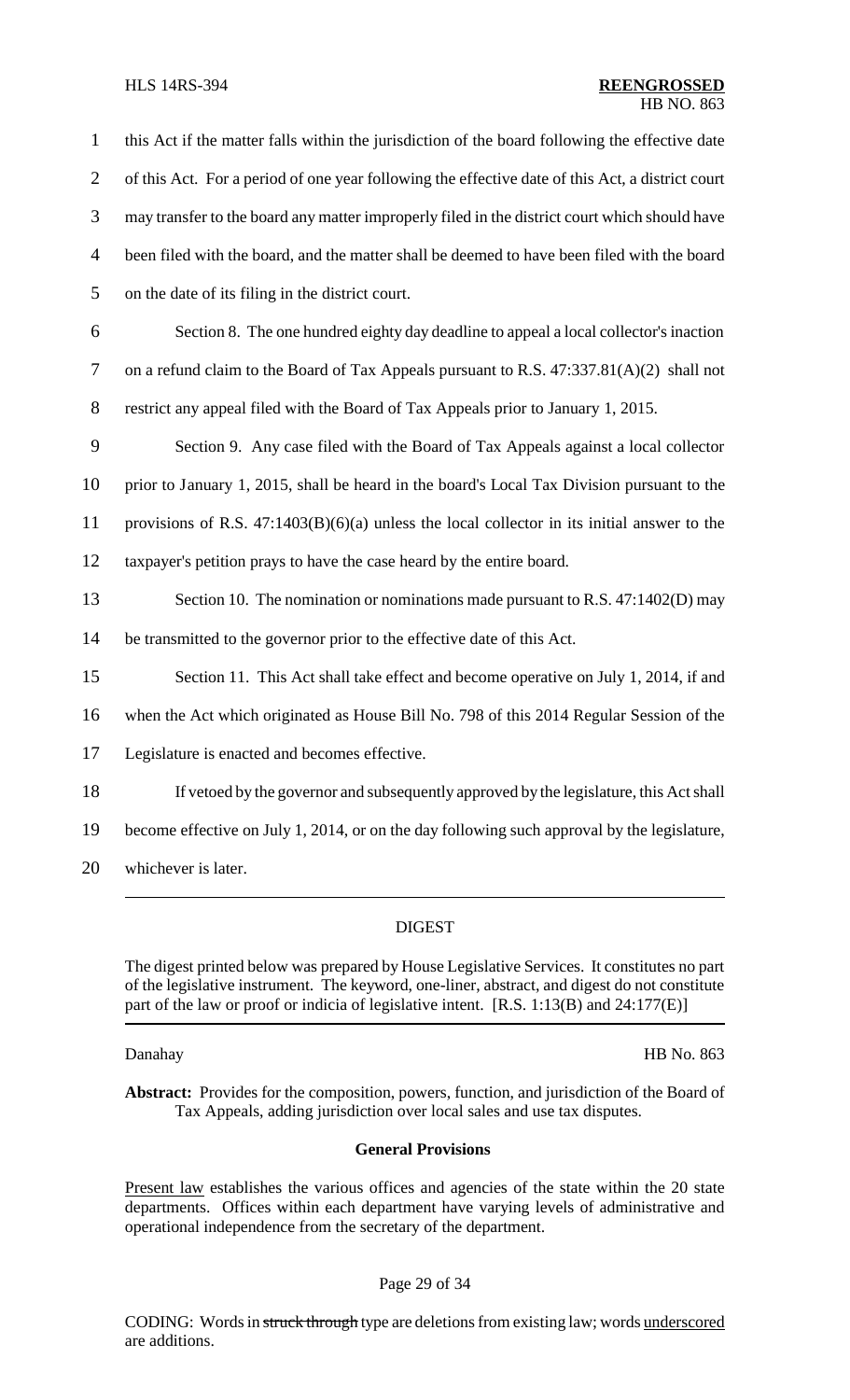Present law establishes the Board of Tax Appeals (hereinafter "board") as an independent agency in the Executive Department of the state government.

Proposed law changes present law by transferring the board from the Executive Department to the Department of State Civil Service as an independent quasi-judicial agency.

Present law authorizes the board to act as an appeal board to hear and decide questions of law and fact arising from disputes between a taxpayer and the state revenue collector in the enforcement of any tax, excise, license, permit or any other tax law administered by the collector.

Proposed law retains present law and adds jurisdiction for certain disputes between taxpayers or dealers and local sales and use tax collectors.

#### **Membership**

Present law provides for the membership of the board: three members, all being qualified electors of the state, appointed by and serving at the pleasure of the governor. Member vacancies are filled in the same manner as appointments.

Proposed law retains present law and adds membership criteria and appointment requirements.

Proposed law requires the governor to appoint attorneys as board members, and requires that one member be a Board Certified Tax Law Specialist. On or before Aug. 1, 2014, one of the three membersshall be selected from a list of up to three nominees provided by a nominating committee established by proposed law. The term of this member expires Feb. 1, 2020, with subsequent appointments for a fixed term of six years. On or before Sept. 1, 2014, the remaining two members shall be appointed, one with a term expiring Feb. 1, 2016, and one with a term expiring Feb. 1, 2018. Subsequent appointments for these members shall be for either a fixed term of four years or for the remainder of an unexpired term.

Proposed law establishes the Local Tax Division Nominating Committee for purposes of developing a list of one to three nominees to be considered by the governor for board membership for the appointment to be made on or before Aug. 1, 2014. Proposed law provides for the membership and function of the committee, which is composed of representatives of various local government and business interests.

Proposed law provides that a member shall serve until the appointment of a successor. The removal of a member during an unexpired term of office shall be subject to judicial review. Proposed law further provides procedures for the reappointment of board members.

Proposed law authorizes the governor to set the compensation of board members and prohibits the reduction of a member's compensation during their unexpired term of office.

Proposed law provides with respect to the terms of office of members serving on the board on the effective date of proposed law.

#### **Administration**

Present law provides for the distribution of certain tax proceeds to each parish. The monies are transmitted by the secretary of the Dept. of Revenue to each parishes' central local sales and use tax collector for distribution on a pro rata basis to each political subdivision within the parish which levies a sales and use tax or receives a portion of the proceeds of a parishwide levy.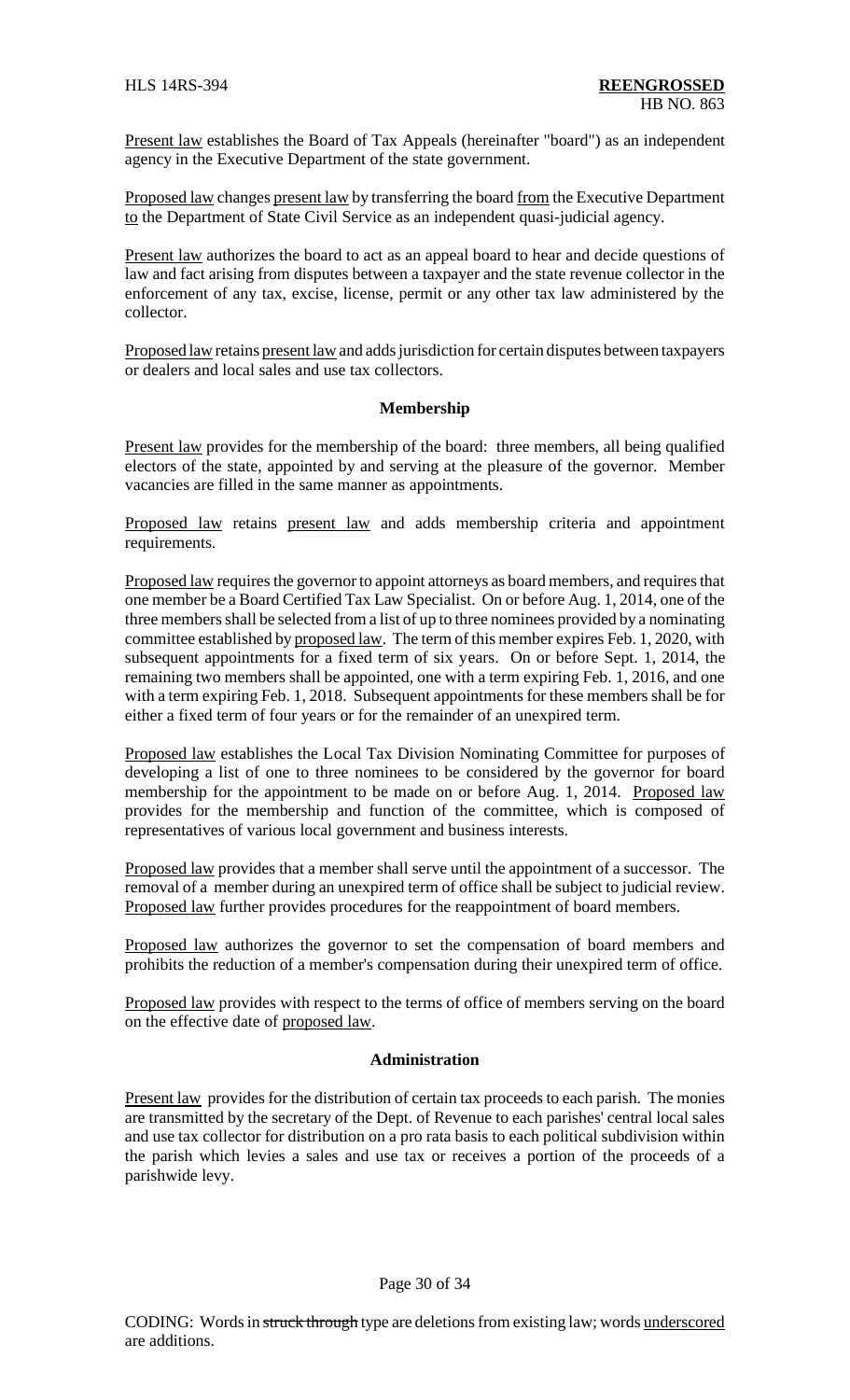Proposed law retains present law and adds an annual dedication of \$120,000 of use tax proceeds for purposes of the board, the allocation to occur before the distributions are made to the parishes pursuant to present law.

Present law provides for the domicile of the board and the conduct of its hearings.

Proposed law authorizes the voluntary recusal of a board member from any proceeding in which he cannot accord a fair and impartial hearing in the same manner as provided for judges by the Code of Civil Procedure. Proposed law provides for procedures governing the instance where a party other than a board member requests the recusal of a board member. Proposed law further provides that the remainder of the board may adjudicate a case if a board member is recused, and provides that if all board members are recused then a retired judge may be appointed to adjudicate a case as an ad hoc judge for the board.

Proposed law retains present law and adds an authorization for board hearings by telephone, video conference, or similar communication equipment if the case involves a state collector and such a hearing is requested by the taxpayer, or with the consent of all parties. Further, in a matter involving only local taxing authorities in a single parish and upon the motion of the local collector, a hearing may be held in that parish at the facilities of a local court. Expenses for such a hearing may be taxed as costs.

Present law grants the board discretion to issue written reasons with its decisions.

Proposed law retains present law and adds a requirement for the issuance of written reasons for judgment upon the request of any party. All written reasons shall be published on the board's website.

Present law authorizes rulemaking by the board and provides an exemption for the board from the Administrative Procedure Act. Present law also provides certain exceptions to the exemption.

Proposed law deletes present law providing for the exceptions and otherwise retains present law.

Proposed law adds a requirement that any rule related to a fee be subject to legislative and gubernatorial oversight and veto in accordance with the Administrative Procedure Act.

Proposed law provides that legislative oversight of rules promulgated by the board shall be performed by the House Committee on Ways and Means and the Senate Committee on Revenue and Fiscal Affairs.

Proposed law provides that the board member appointed at the recommendation of the Local Tax Division Nominating Committee shall be the hearing judge for cases designated for hearing in the Local Tax Division. Proposed law further establishes procedures for the designation of cases for hearing in the Local Tax Division and authorizes a local collector to elect by affidavit to have all cases involving that collector be heard in the Local Tax Division.

Proposed law establishes procedures and requirements for the filing of petitions and issuance of notices and decisions with respect to hearings for the redetermination of an assessment, consideration of a payment under protest petition, determination of an overpayment, or appeal of a denial of or inaction on a refund claim. The board is prohibited from ruling on the constitutionality of a statute or ordinance, and provides for the transfer of cases to the applicable district court.

Proposed law provides conditions and limitations on the consolidation of cases by the board, particularly with respect to cases involving local collectors.

## Page 31 of 34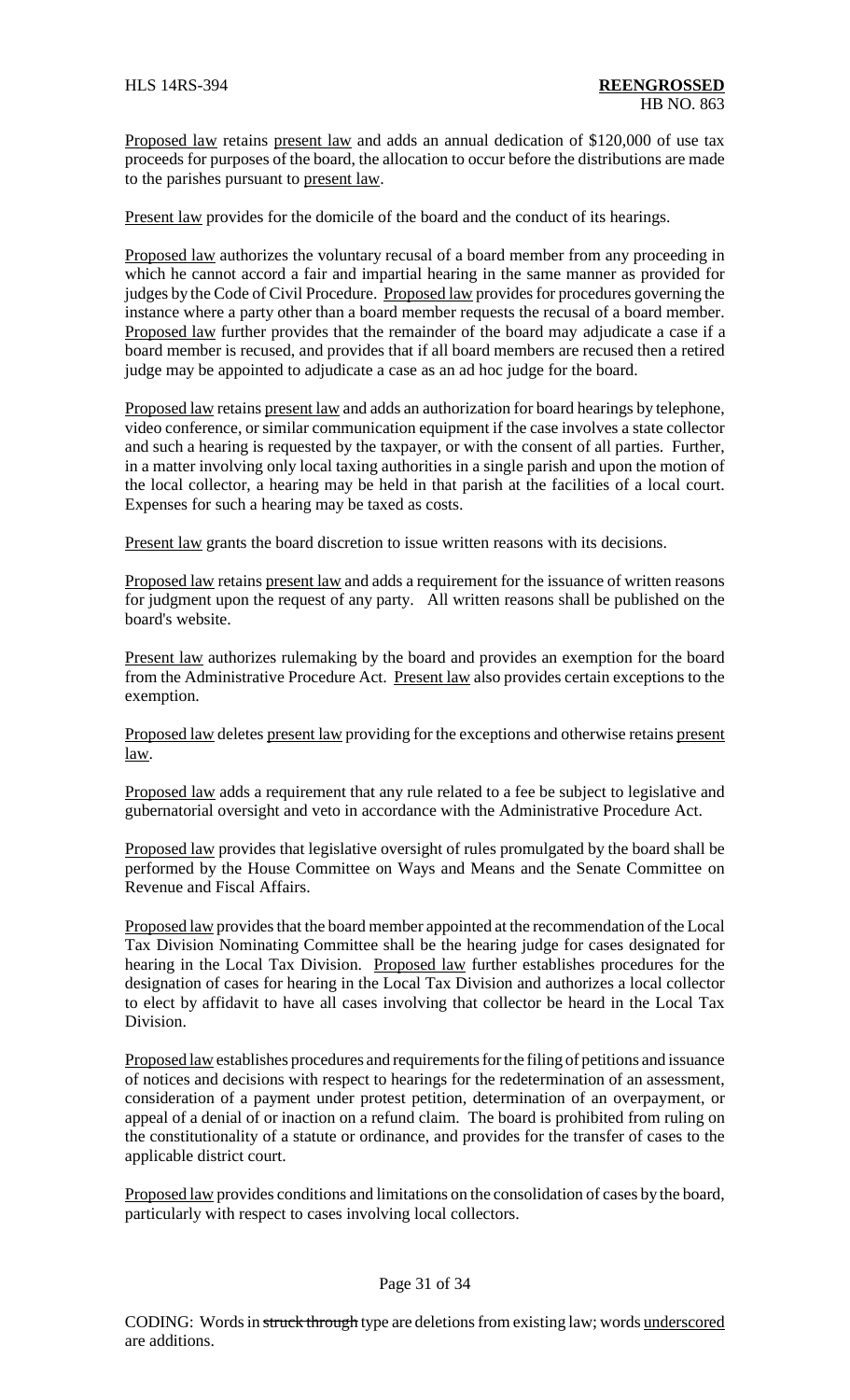Present law establishes district court jurisdiction for appellate review of a decision of the board, with determination of the particular court being governed by the domicile of the taxpayer or as stipulated by all parties.

Proposed law changes present law by changing the appellate jurisdiction from a district court to a court of appeal. Proposed law further provides that the appeal in a local case shall be to the court of appeal for the parish of the local tax collector.

Present law grants the board approval authority for waivers of penalties in matters involving the state collector.

Proposed law retains present law and adds an exclusion from the board's jurisdiction for any review of a penalty waiver or other discretionary function of a local collector.

### **Jurisdiction over local sales and use tax disputes**

Present law establishes the Uniform Local Sales Tax Code which applies in the assessment, collection, administration, and enforcement of the sales and use tax of any local taxing authority.

Present law provides that present law governing the assessment, collection, administration, and adjudication of local sales and use tax shall be interpreted by the courts of La. to have the same meanings as those provisions of present law regarding state sales and use tax assessment, collection, administration, and adjudication.

Proposed law expands the board's jurisdiction to include questions of law and fact arising from disputes and controversies between a taxpayer or dealer and a collector of local sales and use tax. Proposed law further provides that the board shall interpret provisions of present law governing the assessment, collection, administration, and adjudication of local sales and use tax in the same manner as courts of La.

Present law provides with respect to the remedies available for the resolution of disputes between taxpayers or dealers and collectors regarding assessments and refunds. Present law provides that a request for a mandatory arbitration proceeding may be exercised by a taxpayer or dealer in specific circumstances.

Proposed law removes arbitration as a remedy for a taxpayer or dealer and instead provides for an appeal to the board for redetermination of an assessment or overpayment at issue, or a resolution of the dispute.

Present law authorizes a local collector to choose to either collect taxes by assessment, or by filing a suit or summary proceeding in a district court.

Proposed law retains present law.

Proposed law prohibits a taxpayer who fails to file a return or report to appeal their assessment to the board unless the tax was paid to another parish with a timely refund request.

Present law provides that a taxpayer may pay a disputed tax under protest and then file suit in district court within applicable deadlines for a full adjudication of any and all questions in the enforcement or legality of any tax or method of enforcement.

Proposed law retains present law and adds a petition to the board as an optional additional legal remedy for the adjudication of such questions.

Present law provides district court jurisdiction as the venue for a dispute over a collector's disallowance or inaction concerning a taxpayer's refund request.

#### Page 32 of 34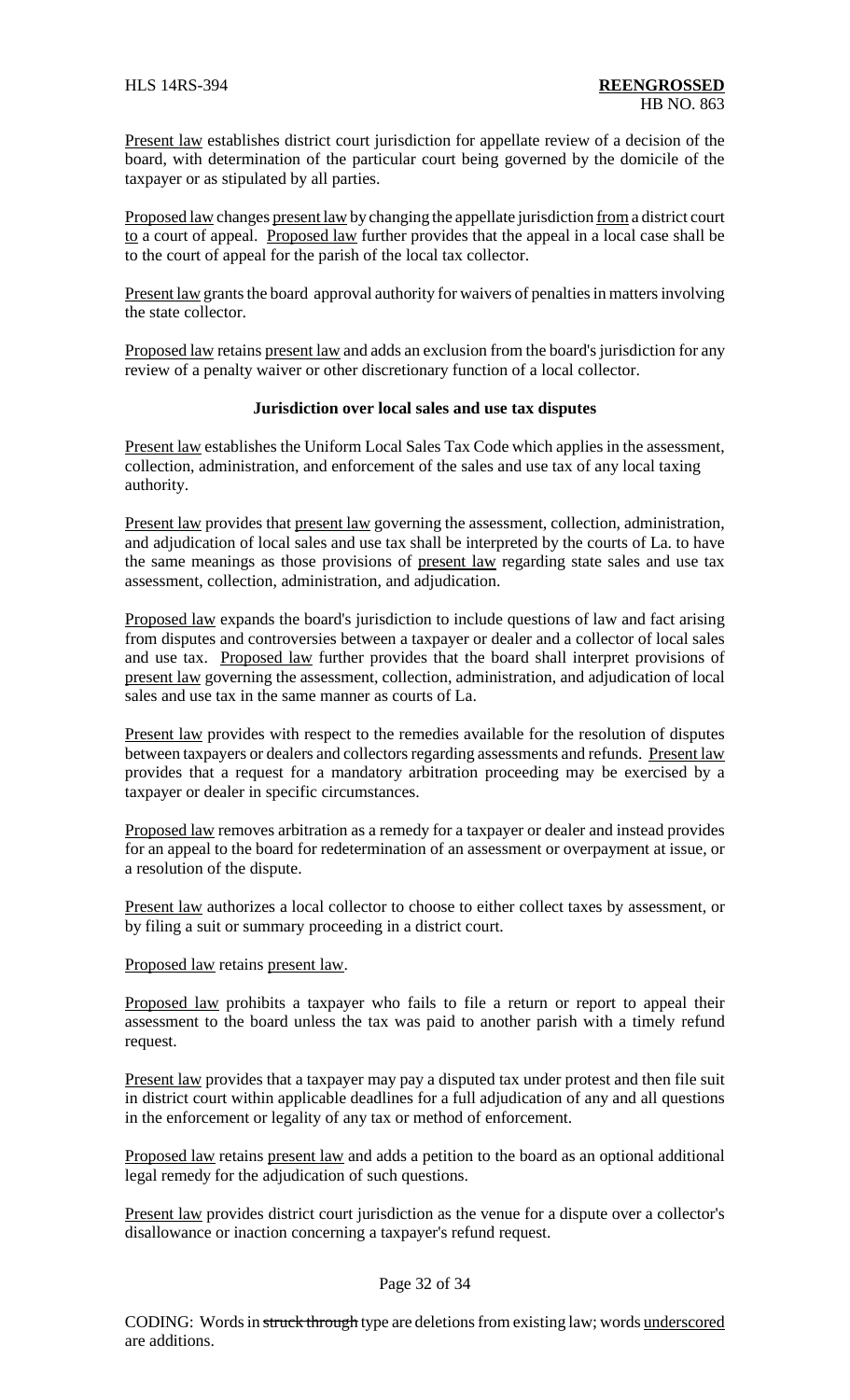Proposed law changes present law for the venue for such disputes from a district court to the board.

Present law provides for the interruption of the prescriptive period of a tax by the filing of a pleading in a court by any party.

Proposed law retains present law and adds provisions for the filing of a pleading with the board by any party as means of interrupting prescription.

Proposed law retains present law and adds such actions to the board's jurisdiction.

Present law provides that an appeal of an assessment pending in a district court shall not delay the filing of an assessment by the collector for taxes owed by a taxpayer in bankruptcy.

Proposed law retains present law and provides that an appeal pending before the board shall not delay the filing of an assessment for taxes owed by a taxpayer in bankruptcy.

Present law provides for an appeal to a court for redetermination of an assessment for a taxpayer whose property is subject to distraint and sale due to a suspicion by the collector that the collection of the tax is in jeopardy and who has paid the assessment.

Proposed law changes present law by changing the authority for redetermination of the jeopardy assessment from a district court to the board.

Proposed law establishes transitional provisions governing the disposition of cases pending before an arbitration panel, the transfers of cases between district courts and the board, and certain cases filed with the board prior to Jan. 1, 2015.

Effective on July 1, 2014, if and when House Bill No. 798 of this 2014 R.S. is enacted and becomes effective.

(Amends R.S. 36:801.1(A) and R.S. 47:302(K)(7), 337.2(D), 337.45(A)(1) and (B), 337.48(A), 337.51(A), (B), and (C)(2), 337.53(C), 337.54, 337.63(A)(1) and (2), (B), and (D), 337.67(B)(3), (C)(3), and (D)(2), 337.77(F), 337.81(A)(2) and (C), 337.86(E)(2)(a), 337.101(A)(2)(a), 1401, 1402, 1403(A) and (B), 1410, 1413, 1431, 1432, 1436, 1437, and 1451 and R.S. 49:967(A) and 968(B)(9); Adds R.S. 36:53(J) and R.S. 47:337.2(A)(1)(c), 337.77(G), 337.81.1, 337.86(E)(1)(d), 1407(3), 1414(E), 1417, and 1418; Repeals R.S. 36:4(B)(1)(p) and R.S. 47:337.51.1 and 337.101(A)(2)(c), (B), and (C))

Summary of Amendments Adopted by House

Committee Amendments Proposed by House Committee on Ways and Means to the original bill.

- 1. Added methods for the filing of local sales and use tax disputes with the Board of Tax Appeals.
- 2. Added provisions governing the function and administration of the Local Tax Division, particularly with respect to the hearing judge and procedures for designation of cases to be assigned to the division.
- 3. Added requirement that written reasons for judgment be provided at the request of any party.
- 4. Added conditions and procedures for the recusal of board members.